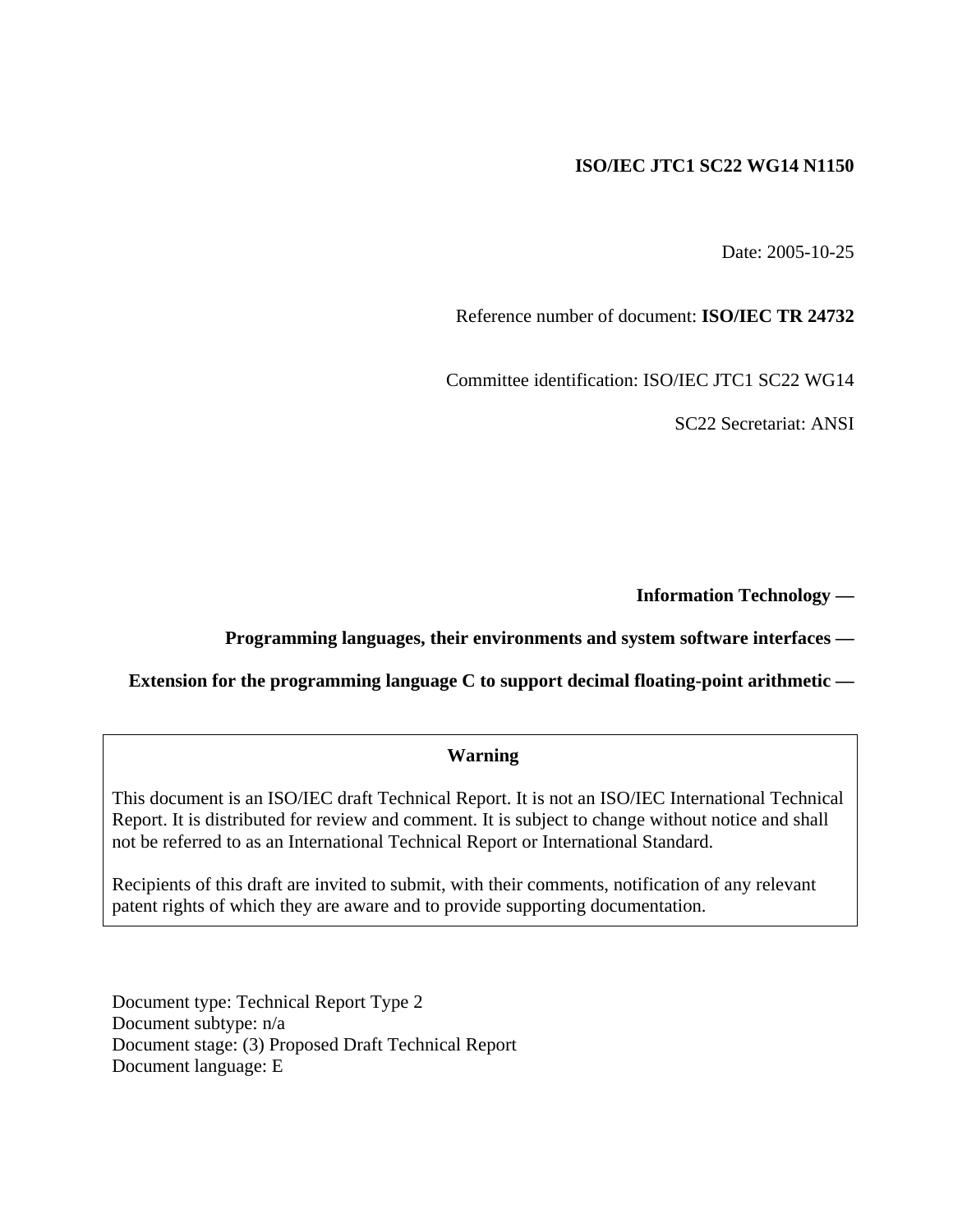### **Copyright notice**

This ISO document is a working draft or committee draft and is copyright-protected by ISO.

Requests for permission to reproduce this document for the purpose of selling it should be addressed as shown below or to ISO's member body in the country of the requester:

*ISO copyright office Case postale 56 CH-1211 Geneva 20 Tel. +41 22 749 01 11 Fax +41 22 749 09 47 E-mail copyright@iso.org Web www.iso.org*

Reproduction for sales purposes may be subject to royalty payments or a licensing agreement.

Violators may be prosecuted.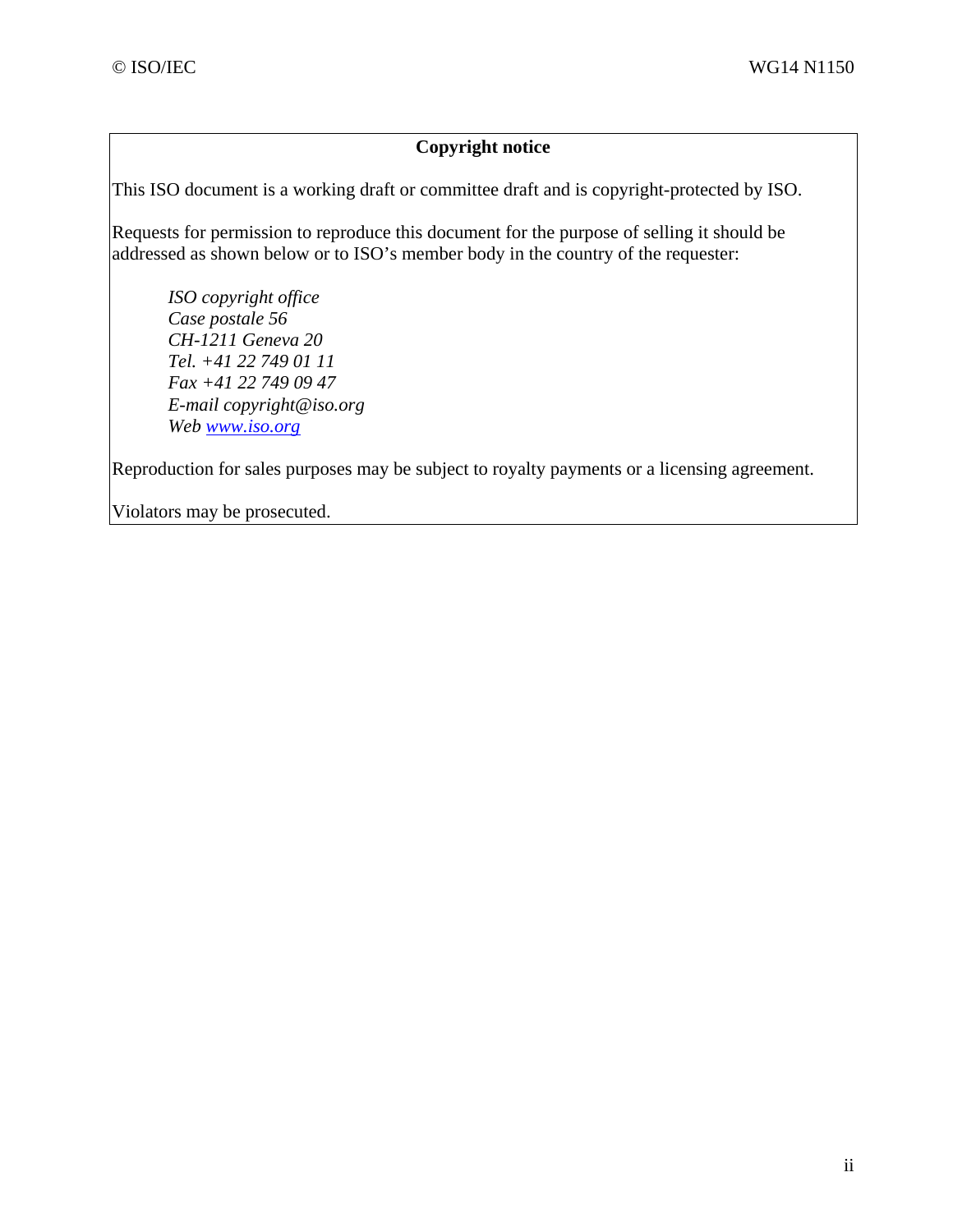# **Contents**

| 5.2 Conversions among decimal floating types, and between decimal floating types and generic |  |
|----------------------------------------------------------------------------------------------|--|
|                                                                                              |  |
|                                                                                              |  |
|                                                                                              |  |
|                                                                                              |  |
|                                                                                              |  |
|                                                                                              |  |
|                                                                                              |  |
|                                                                                              |  |
|                                                                                              |  |
|                                                                                              |  |
|                                                                                              |  |
|                                                                                              |  |
|                                                                                              |  |
|                                                                                              |  |
|                                                                                              |  |
|                                                                                              |  |
|                                                                                              |  |
|                                                                                              |  |
|                                                                                              |  |
|                                                                                              |  |
|                                                                                              |  |
|                                                                                              |  |
|                                                                                              |  |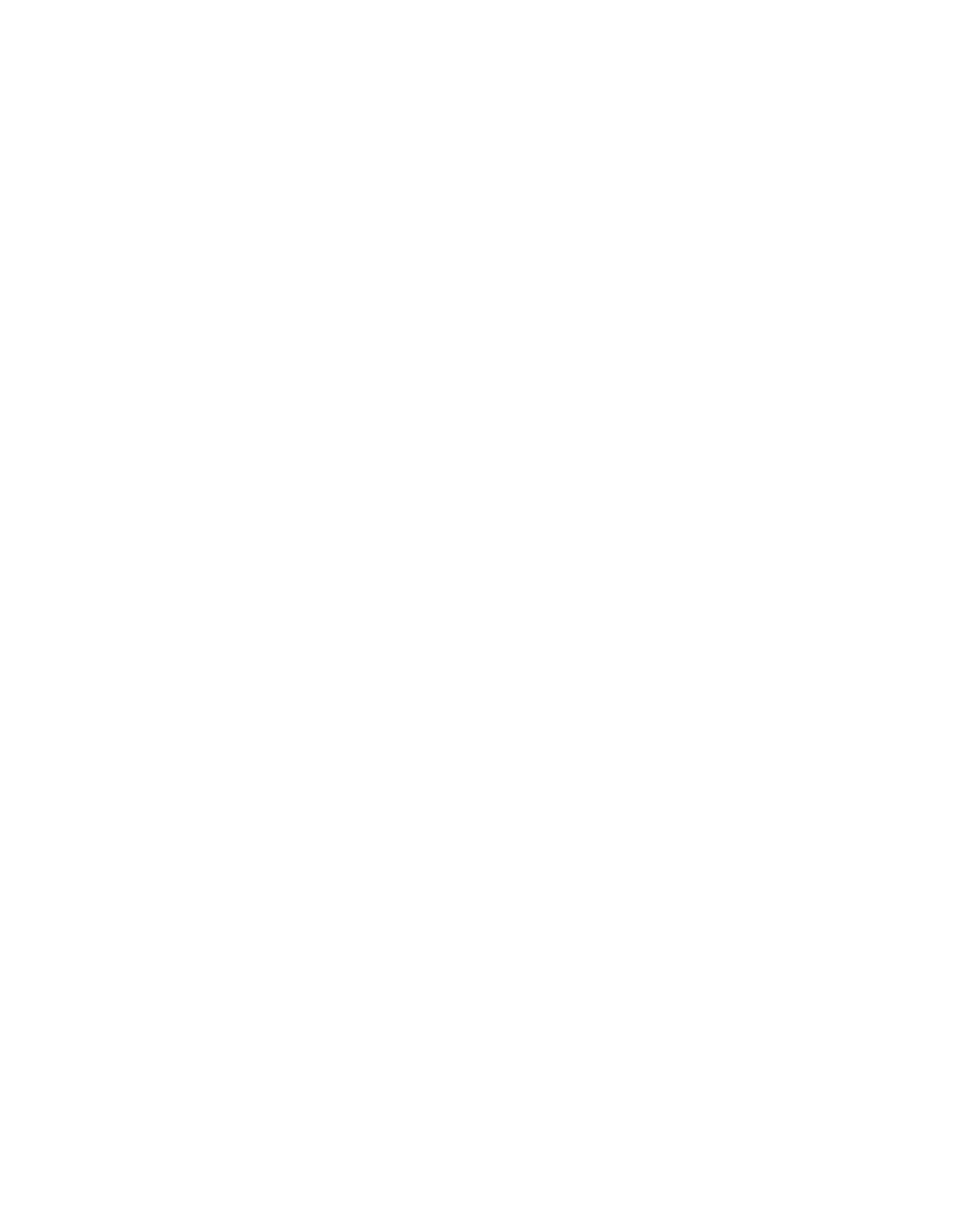# **1 Introduction**

# **1.1 Background**

Most of today's general purpose computing architectures provide binary floating-point arithmetic in hardware. Binary floating-point is an efficient representation which minimizes memory use, and is simpler to implement than floating-point arithmetic using other bases. It has therefore become the norm for scientific computations, with almost all implementations following the IEEE-754 standard for binary floating-point arithmetic.

However, human computation and communication of numeric values almost always uses decimal arithmetic and decimal notations. Laboratory notes, scientific papers, legal documents, business reports and financial statements all record numeric values in decimal form. When numeric data are given to a program or are displayed to a user, binary to-and-from decimal conversion is required. There are inherent rounding errors involved in such conversions; decimal fractions cannot, in general, be represented exactly by binary floating-point values. These errors often cause usability and efficiency problems, depending on the application.

These problems are minor when the application domain accepts, or requires results to have, associated error estimates (as is the case with scientific applications). However, in business and financial applications, computations are either required to be exact (with no rounding errors) unless explicitly rounded, or be supported by detailed analyses that are auditable to be correct. Such applications therefore have to take special care in handling any rounding errors introduced by the computations.

The most efficient way to avoid conversion error is to use decimal arithmetic. Currently, the IBM zArchitecture (and its predecessors since System/360) is a widely used system that supports builtin decimal arithmetic. This, however, provides integer arithmetic only, meaning that every number and computation has to have separate scale information preserved and computed in order to maintain the required precision and value range. Such scaling is difficult to code and is errorprone; it affects execution time significantly, and the resulting program is often difficult to maintain and enhance.

Even though the hardware may not provide decimal arithmetic operations, the support can still be emulated by software. Programming languages used for business applications either have native decimal types (such as PL/I, COBOL, C#, or Visual Basic) or provide decimal arithmetic libraries (such as the BigDecimal class in Java). The arithmetic used, nowadays, is almost invariably decimal floating-point; the COBOL 2002 ISO standard, for example, requires that all standard decimal arithmetic calculations use 32-digit decimal floating-point.

At present, all languages use software for decimal arithmetic. Even the best packages are slow, and can be 100 times slower than a corresponding hardware implementation, and in some cases much slower. At least one processor manufacturer, therefore, is adding decimal floating-point in hardware.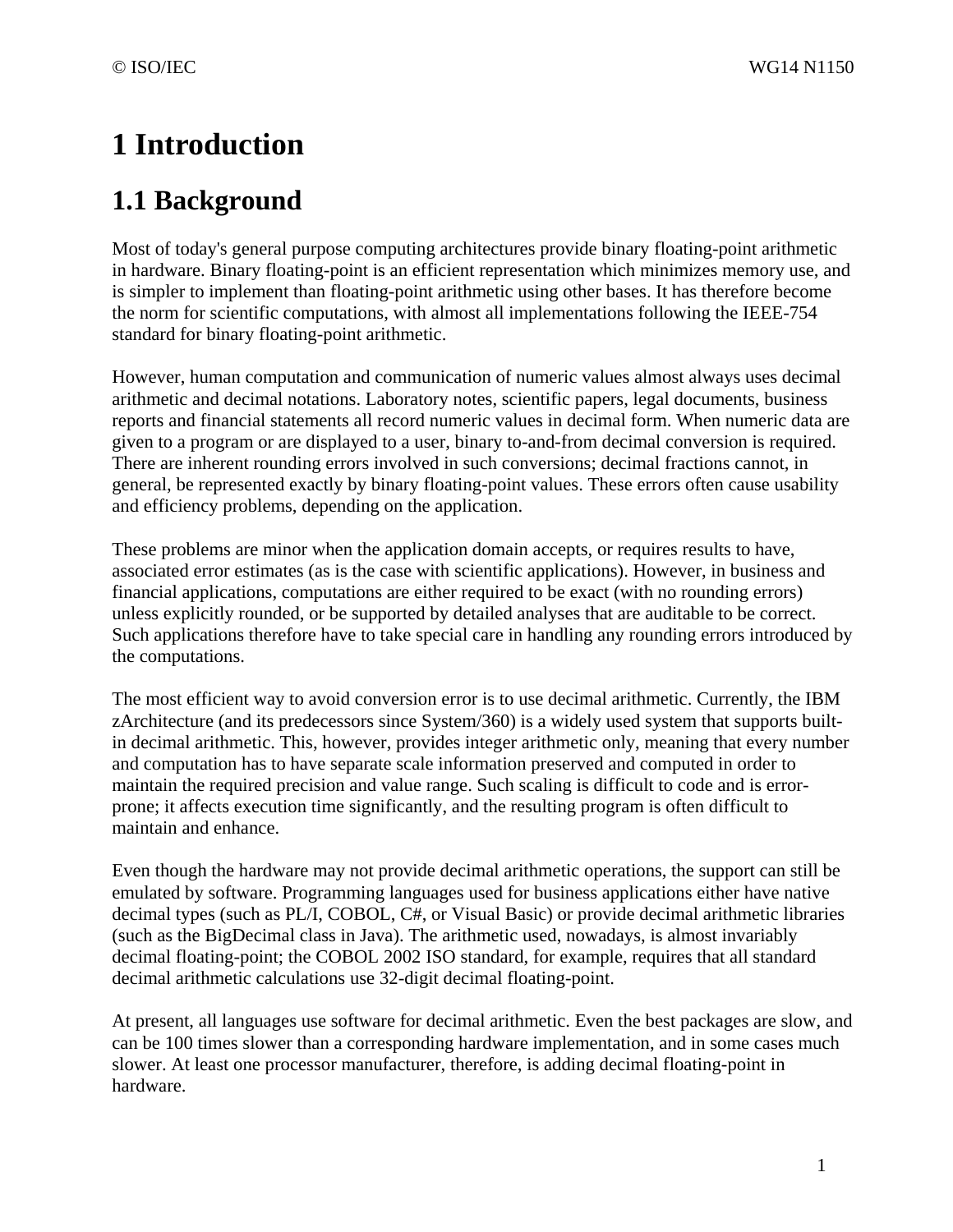Arguably, the C language hits a sweet spot within the wide range of programming languages available today – it strikes an optimal balance between usability and performance. Its simple and expressive syntax makes it easy to program; and its close-to-the-hardware semantics makes it efficient. Despite the advent of newer programming languages, C is still often used together with other languages to code the computationally intensive part of an application. In many cases, entire business applications are written in  $C/C++$ . To maintain the vitality of C, the need for decimal arithmetic by the business and financial community cannot be ignored.

The importance of this has been recognized by the IEEE. The IEEE 754 standard is currently being revised, and the major change in that revision is the addition of decimal floating-point formats and arithmetic. These decimal data types are almost as efficient as the binary types, and are especially suitable for hardware implementation; it is possible that they will become the most widely used primitive data types once hardware implementations are available.

Historically there has been a close tie between IEEE-754 and C with respect to floating-point specification. With the revised IEEE-754 nearing the final approval stage, it is now the appropriate time for C to consider adding decimal types and arithmetic to its specification.

# **1.2 The Arithmetic Model**

The proposal of this Technical Report is based on a model of decimal arithmetic<sup>1</sup> which is a formalization of the decimal system of numeration (Algorism) as further defined and constrained by the relevant standards, IEEE-854, ANSI X3-274, and the proposed revision of IEEE-754. The latter is also known as IEEE-754R.

There are three components to the model:

- *numbers* which represent the values which can be manipulated by, or be the results of, the core operations defined in the model
- *operations* the core operations (such as addition, multiplication, etc.) which can be carried out on numbers
- *context* which represents the user-selectable parameters and rules which govern the results of arithmetic operations (for example, the rounding mode to be used)

The model defines these components in the abstract. It neither defines the way in which operations are expressed (which might vary depending on the computer language or other interface being used), nor does it define the concrete representation (specific layout in storage, or in a processor's register, for example) of numbers or context.

From the perspective of the C language, *numbers* are represented by data types, *operations* are defined within expressions, and *context* is the floating environment specified in fenv.h. This Technical Report specifies how the C language implements these components.

<u>.</u>

<sup>&</sup>lt;sup>1</sup> A description of the arithmetic model can be found in  $\frac{http://www2.hursley.ibm.com/decimal/decimal.html.}{}$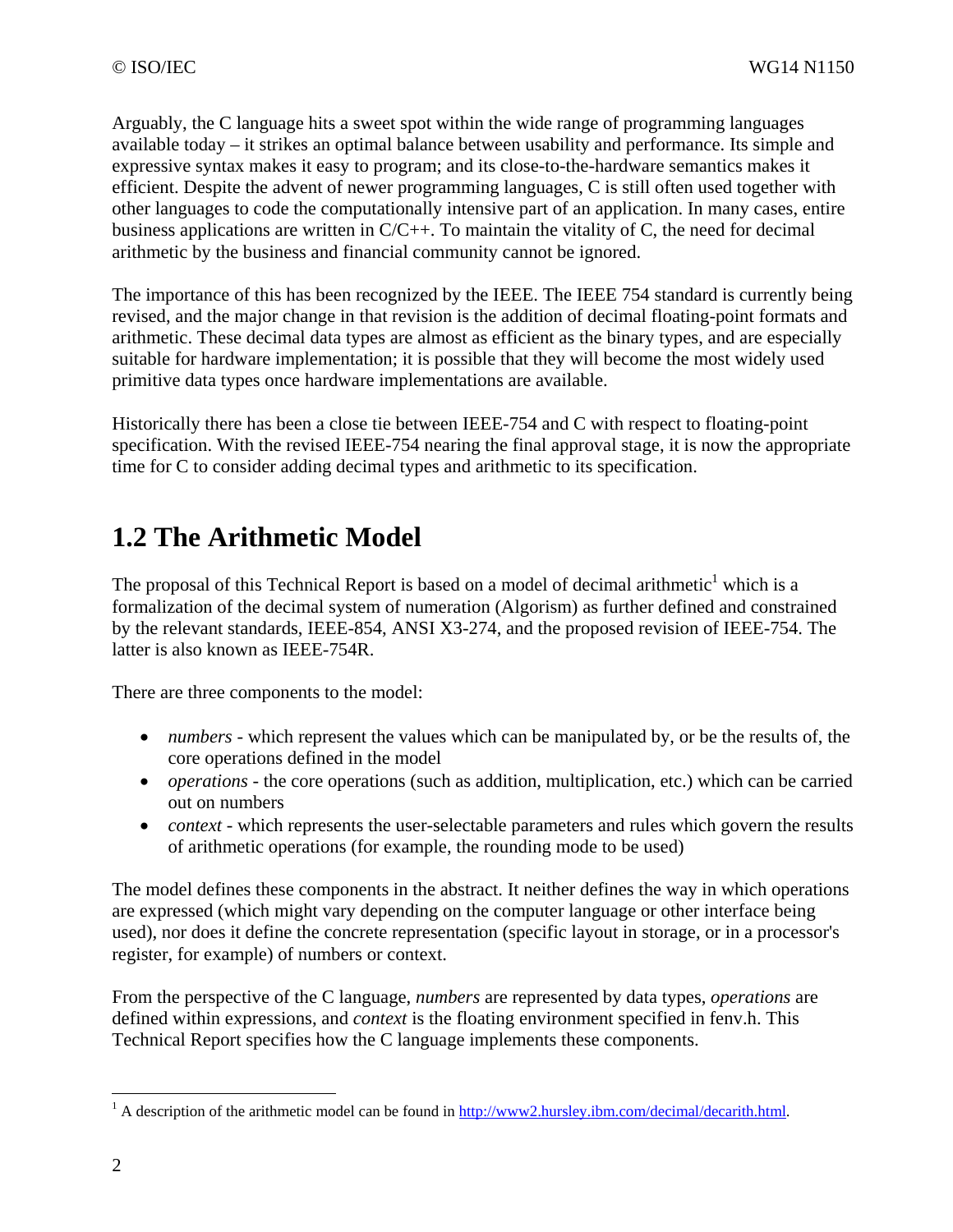## **1.3 The Encodings**

Based on the arithmetic model, encodings have been proposed to support the general purpose floating-point decimal arithmetic described in the Decimal Arithmetic Specification<sup>2</sup>. The encodings are the product of discussions by a subcommittee of the IEEE committee IEEE-754R which is currently revising the IEEE 754-1985 and IEEE 854-1987 standards.

C99 specifies floating-point arithmetic using a two-layer organization. The first layer provides a specification using an abstract model. The representation of floating-point number is specified in an abstract form where the constituent components of the representation is defined (sign, exponent, significand) but not the internals of these components. In particular, the exponent range, significand size and the base (or radix), are implementation defined. This allows flexibility for an implementation to take advantage of its underlying hardware architecture. Furthermore, certain behaviors of operations are also implementation defined, for example in the area of handling of special numbers and in exceptions.

The reason for this approach is historical. At the time when C was first standardized, there were already various hardware implementations of floating-point arithmetic in common use. Specifying the exact details of a representation would make most of the existing implementations at the time not conforming.

C99 provides a binding to IEEE-754 by specifying an annex F and adopting that standard by reference. An implementation not conforming to IEEE-754 can choose to do so by not defining the macro STDC IEC 559 . This means not all implementations need to support IEEE-754, and the floating-point arithmetic need not be binary.

This Technical Report specifies decimal floating-point arithmetic according to the IEEE-754R, with the constituent components of the representation defined. This is more stringent than the existing C99 approach for the floating types. Since it is expected that all decimal floating-point hardware implementations will conform to the revised IEEE 754, binding to this standard directly benefits both implementers and programmers.

# **2 General**

# **2.1 Scope**

 $\overline{a}$ 

This Technical Report specifies an extension to the programming language C, specified by the international standard ISO/IEC 9899:1999. The extension provides support for decimal floatingpoint arithmetic that is consistent with the specification in IEEE-754R.

This Technical Report does not specify binary floating-point arithmetic.

<sup>&</sup>lt;sup>2</sup> A description of the encodings can be found in  $\frac{http://www2.hursley.ibm.com/decimal/decbits.html.$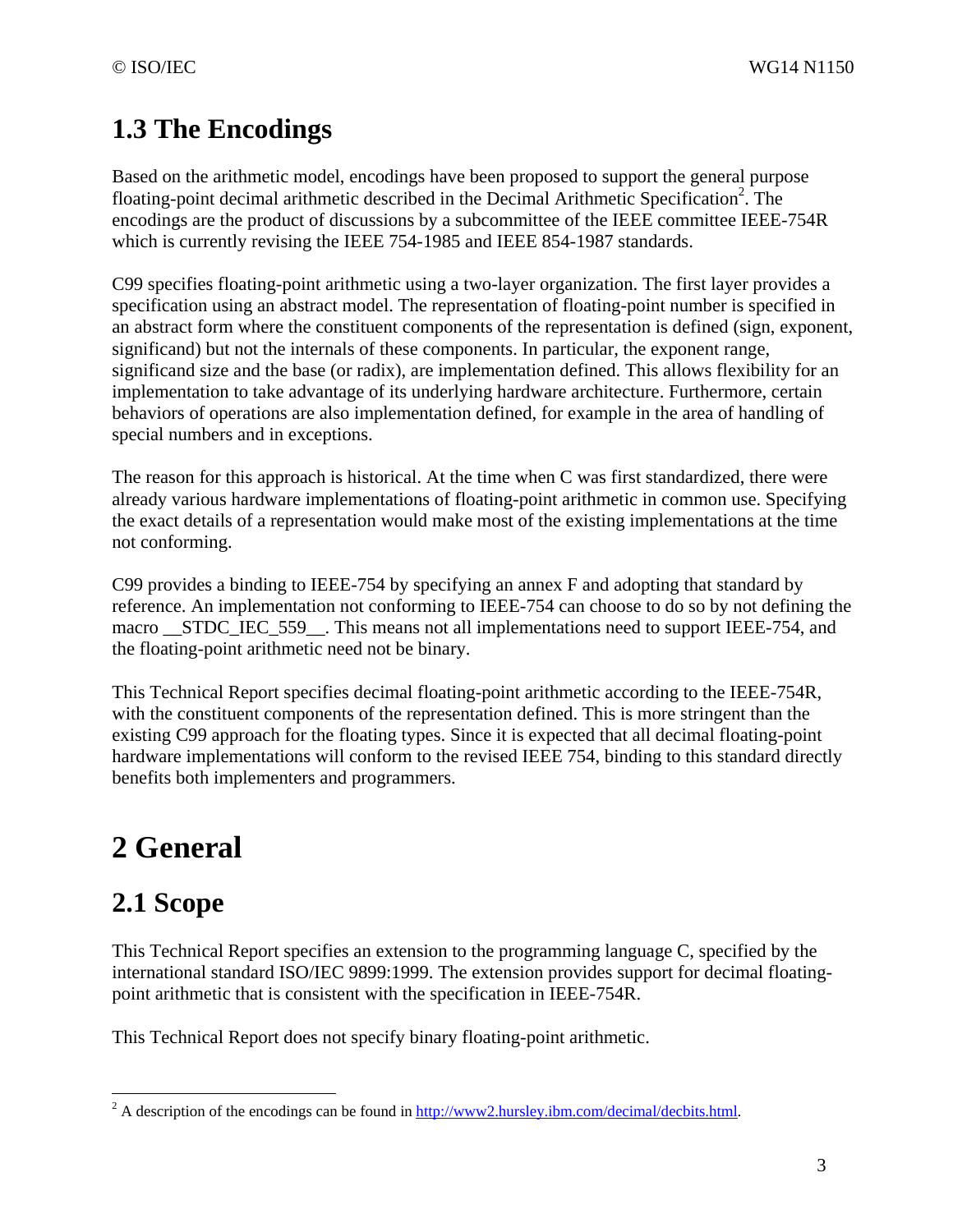## **2.2 References**

The following standards contain provisions which, through reference in this text, constitute provisions of this Technical Report. For dated references, subsequent amendment to, or revisions of, any of these publications do not apply. However, parties to agreements based on this Technical Report are encouraged to investigate the possibility of applying the most recent editions of the normative documents indicated below. For undated references, the latest edition of the normative document referred applies. Members of IEC and ISO maintain registers of current valid International Standards.

ISO/IEC 9899:1999, *Information technology - Programming languages, their environments and system software interfaces - Programming Language C*.

ISO/IEC 9899:1999, *Technical Corrigendum 1 to Programming Language C*.

ANSI/IEEE 754-1985 - *IEEE Standard for Binary Floating-Point Arithmetic*. The Institute of Electrical and Electronic Engineers, Inc., New York, 1985.

The IEEE 754 revision working group is currently revising the specification for floating-point arithmetic:

ANSI/IEEE 754R - *IEEE Standard for Floating-Point Arithmetic*. The Institute of Electrical and Electronic Engineers, Inc. Draft.

ANSI/IEEE 854-1987 - *IEEE Standard for Radix-Independent Floating-Point Arithmetic*. The Institute of Electrical and Electronic Engineers, Inc., New York, 1987.

*A Decimal Floating-Point Specification*, Schwarz, Cowlishaw, Smith, and Webb, in the *Proceedings of the 15th IEEE Symposium on Computer Arithmetic (Arith 15),* IEEE, June 2001.

Note: Reference materials relating to IEEE-754R can be found in http://grouper.ieee.org/groups/754/ and http://www.validlab.com/754R/.

# **3 Decimal floating types**

This Technical Report introduces three decimal floating types, designated as \_Decimal32, \_Decimal64 and **\_**Decimal128. The set of values of type \_Decimal32 is a subset of the set of values of the type \_Decimal64; the set of values of the type \_Decimal64 is a subset of the set of values of the type \_Decimal128. Support for \_Decimal128 is optional.

Note that the names chosen for this TR are in line with the ones used in the IEEE-754R specification. There have been suggestions for a naming convention that reflects the characteristics of the type; for example: decfp7, decfp16, and decfp34, which indicate decimal representation (dec), floating point type (fp), with the specified number of coefficient digits (7, 16, or 34).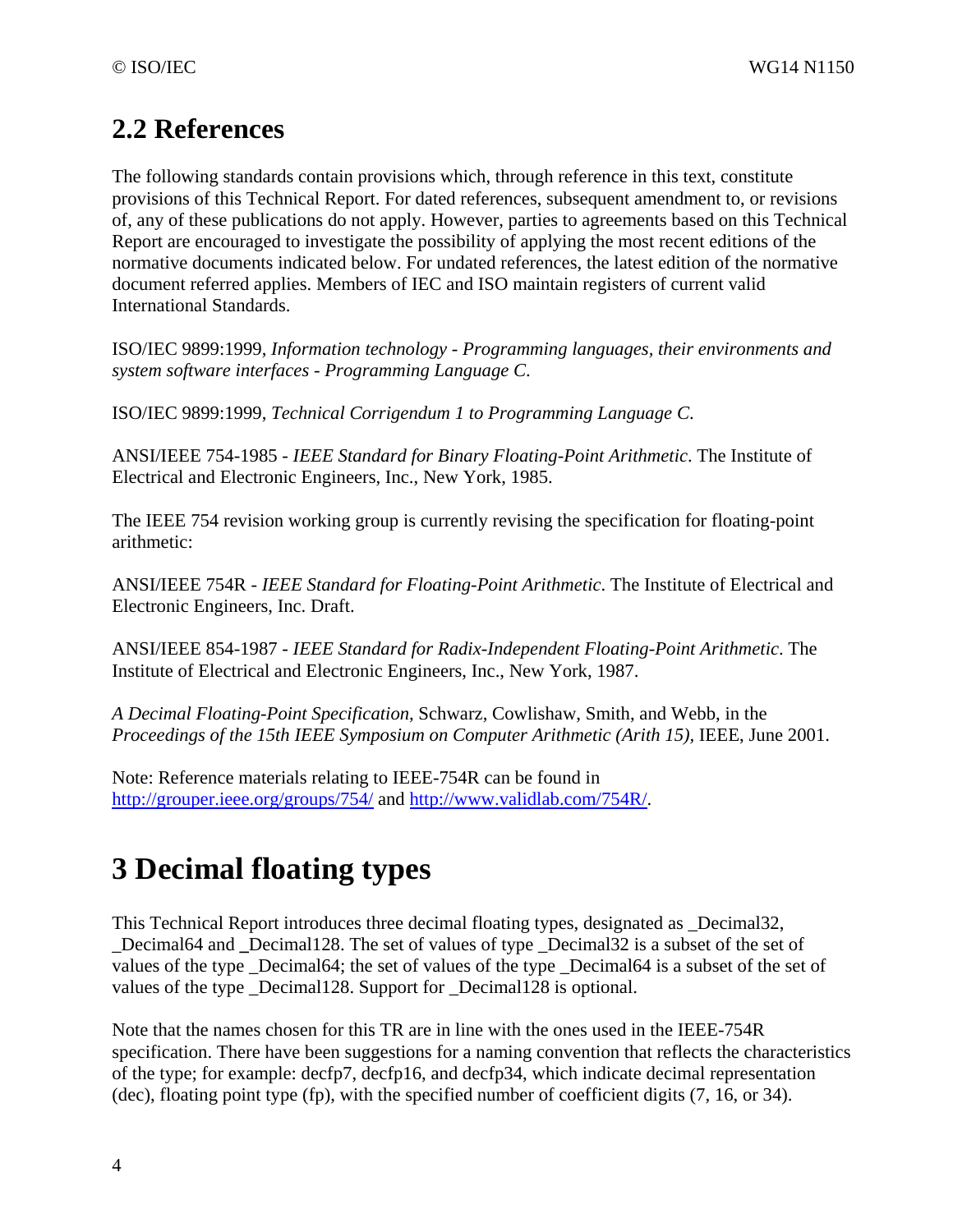A single token is used as a type name to make it easy for C++ to implement the types as classes.

Within the type hierarchy, decimal floating types are base types, real types and arithmetic types.

The types float, double and long double are also called generic floating types for the purpose of this Technical Report.

Note: C does not specify a radix for float, double and long double. An implementation can choose the representation of float, double and long double to be the same as the decimal floating types. In any case, the decimal floating types are distinct from float, double and long double regardless of the representation.

Note: This Technical Report does not define decimal complex types or decimal imaginary types. The three complex types remain to be float \_Complex, double \_Complex and long double \_Complex, and the three imaginary types remain to be float \_Imaginary, double \_Imaginary and long double Imaginary.

### **Following are suggested changes to the C99:**

Change the first sentence of 6.2.5#10.

[10] There are three *generic floating types*, designated as **float**, **double** and **long double**.

Add the following paragraphs after 6.2.5#10.

[10a] There are three *decimal floating types*, designated as **\_Decimal32**, **\_Decimal64** and **\_Decimal128**. The set of values of the type **\_Decimal32** is a subset of the set of values of the type **Decimal64**; the set of values of the type **Decimal64** is a subset of the set of values of the type **\_Decimal128**. Support for **\_Decimal128** is optional. Decimal floating types are real floating types.

[10b] The generic floating types and decimal floating types are *real floating types*.

Add the following to 6.7.2 Type specifiers:

*type-specifier*: **\_Decimal32 \_Decimal64 \_Decimal128** 

# **4 Characteristics of decimal floating types <decfloat.h>**

The header <float.h> defines characteristics of non-decimal floating types. The contents remain unchanged by this Technical Report.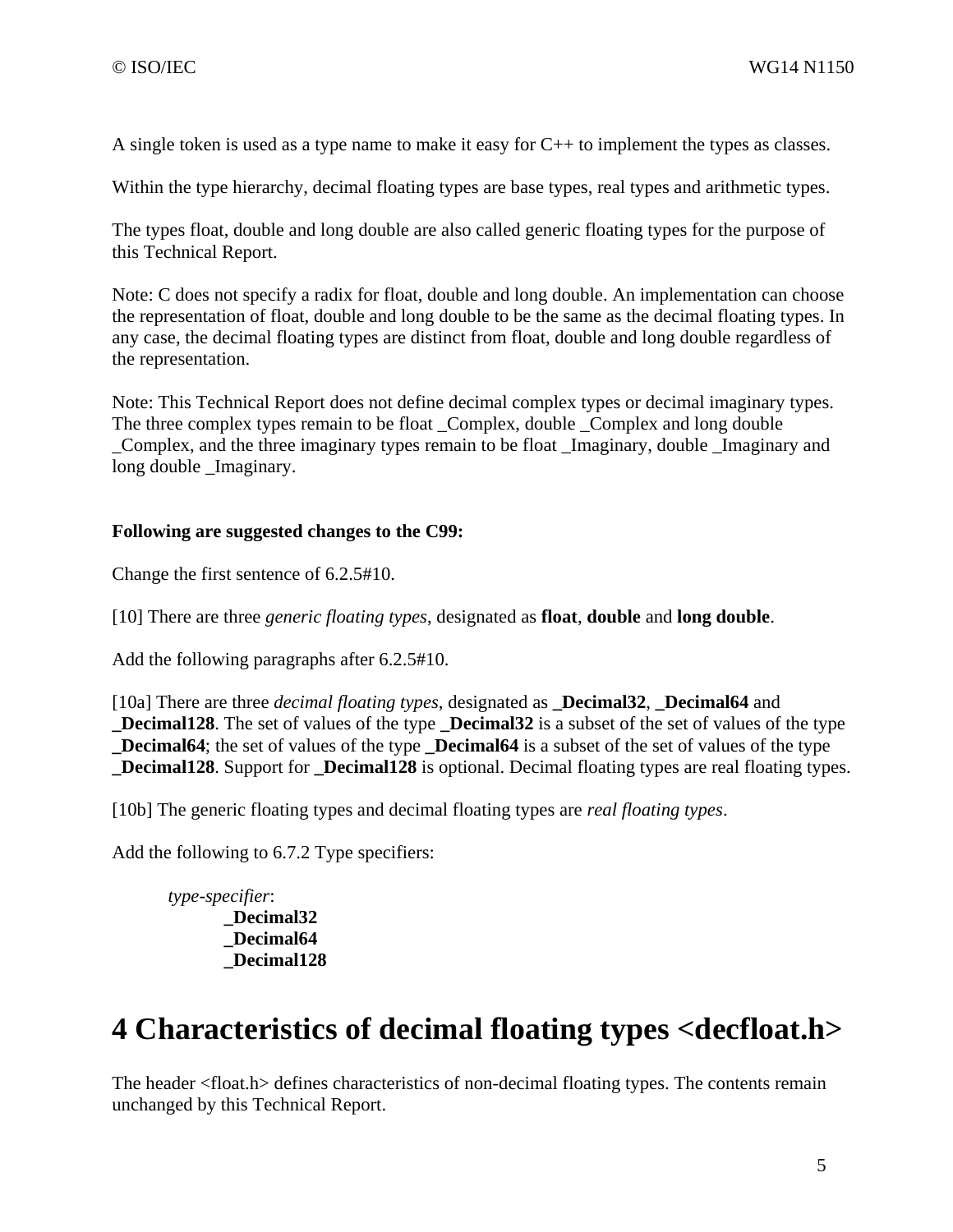The characteristics of decimal floating types are defined in terms of a model specifying general decimal arithmetic (1.2). The encodings are specified in IEEE-754R (1.3).

The three decimal encoding formats defined in IEEE-754R correspond to the three decimal floating types as follows:

- **Decimal32** is a *decimal32* number, which is encoded in four consecutive octets (32 bits)
- **Decimal64** is a *decimal64* number, which is encoded in eight consecutive octets (64 bits)
- **Decimal128** is a *decimal128* number, which is encoded in 16 consecutive octets (128 bits)

The finite numbers are defined by a sign, an exponent (which is a power of ten), and a decimal integer coefficient. The value of a finite number is given by  $(-1)^{sign}$  x coefficient x  $10^{exponent}$ . Refer to IEEE-754R for details of the format.

These formats are characterized by the length of the coefficient, and the maximum and minimum exponent. The table below shows these characteristics by format:

| Format                              | Decimal <sub>32</sub> | Decimal64 | Decimal128 |
|-------------------------------------|-----------------------|-----------|------------|
| Coefficient length in digits        |                       |           |            |
| Maximum Exponent $(E_{\text{max}})$ |                       | 384       | 6144       |
| Minimum Exponent $(E_{min})$        | -95                   | $-383$    | -6143      |

The new header <decfloat.h> defines several macros that expand to various limits and parameters of the decimal floating-types. These macros have the similar names and meaning as to the corresponding ones in <float.h>.

### **Suggested change to C99:**

Add the following after 5.2.4.2.2:

### **5.2.4.2.2a Characteristics of decimal floating types <decfloat.h>**

[1] The characteristics of decimal floating types are defined in terms of the format described in IEEE-754R. The finite numbers are defined by a sign, an exponent (which is a power of ten), and a decimal integer coefficient. The value of a finite number is given by  $(-1)^{sign}$  x coefficient x 10<sup>exponent</sup>. The macros defined in decfloat.h provide the characteristics of these representations, which is defined in the Decimal Arithmetic Encoding. The prefixes **DEC32\_**, **DEC64\_**, and **DEC128** are used to denote the types **Decimal32**, **Decimal64**, and **Decimal128** respectively.

[2] Except for assignment and casts, the values of operations with decimal floating operands and values subject to the usual arithmetic conversions and of decimal floating constants are evaluated to a format whose range and precision may be greater than required by the type. The use of evaluation formats is characterized by the implementation-defined value of **DEC\_EVAL\_METHOD**: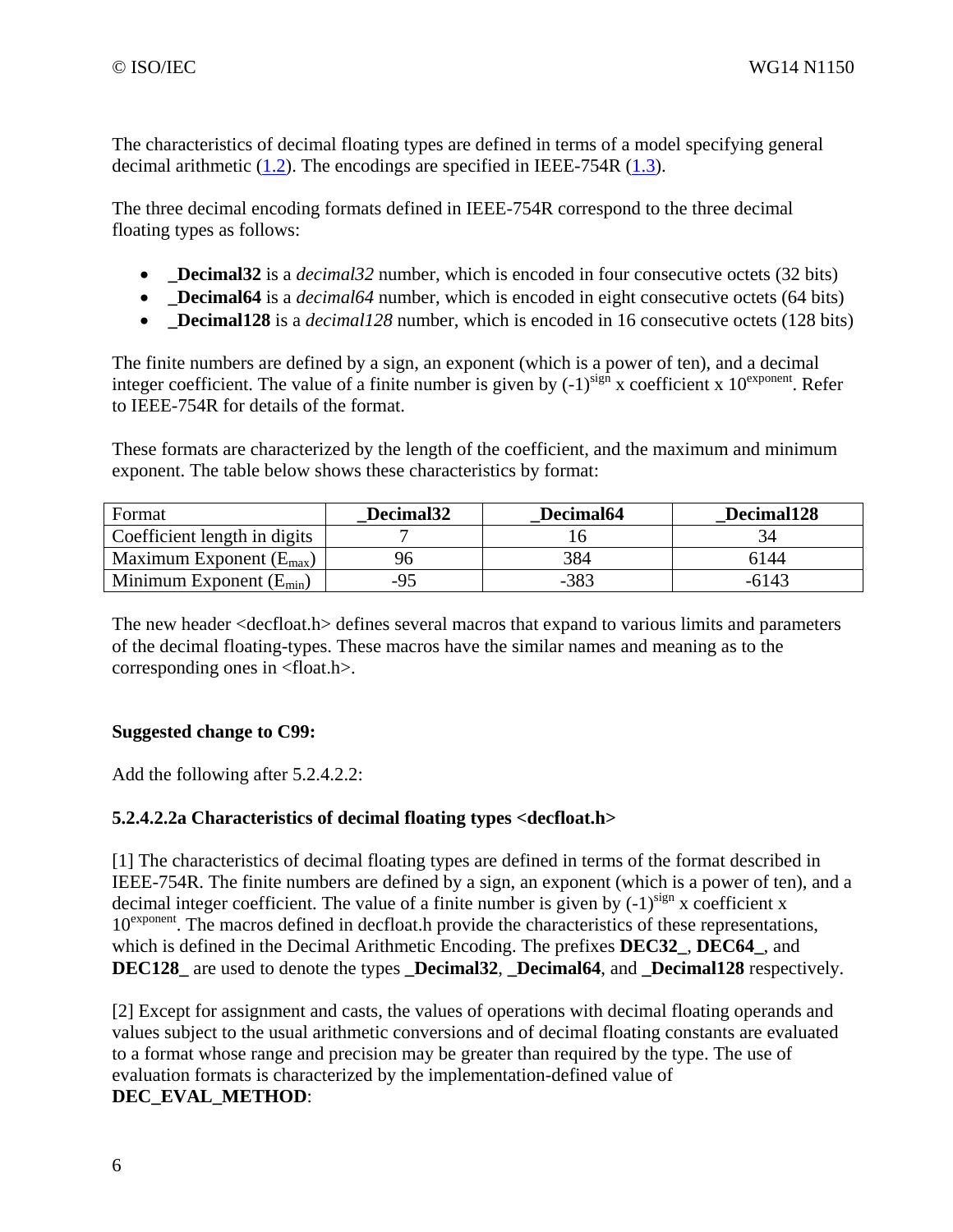- **-1** indeterminable;
- **0** evaluate all operations and constants just to the range and precision of the type;
- **1** evaluate operations and constants of type **\_Decimal32** and **\_Decimal64** to the range and precision of the **\_Decimal64** type, evaluate **\_Decimal128** operations and constants to the range and precision of the **\_Decimal128** type;
- **2** evaluate all operations and constants to the range and precision of the **\_Decimal128** type.

All other negative values for **DEC\_EVAL\_METHOD** characterize implementation-defined behavior.

[3] The values given in the following list shall be replaced by constant expressions suitable for use in #if preprocessing directives:

• number of digits in the coefficient

| <b>DEC32 MANT DIG</b>  | 7  |
|------------------------|----|
| DEC64 MANT DIG         | 16 |
| <b>DEC128 MANT DIG</b> | 34 |

• minimum exponent

| DEC32 MIN EXP         | -95   |
|-----------------------|-------|
| <b>DEC64 MIN EXP</b>  | -383  |
| <b>DEC128 MIN EXP</b> | -6143 |

• maximum exponent

| DEC32 MAX EXP  | 96   |
|----------------|------|
| DEC64 MAX EXP  | 384  |
| DEC128 MAX EXP | 6144 |

• maximum representable finite decimal floating number (there are 6, 15 and 33 9's after the decimal points respectively)

| DEC32 MAX  | 9.999999E96DF                                |
|------------|----------------------------------------------|
| DEC64 MAX  | 9.9999999999999999F.384DD                    |
| DEC128 MAX | 9.99999999999999999999999999999999999F6144DL |

• the difference between 1 and the least value greater than 1 that is representable in the given floating point type

**DEC32\_EPSILON 1E-6DF DEC64\_EPSILON 1E-15DD DEC128\_EPSILON 1E-33DL**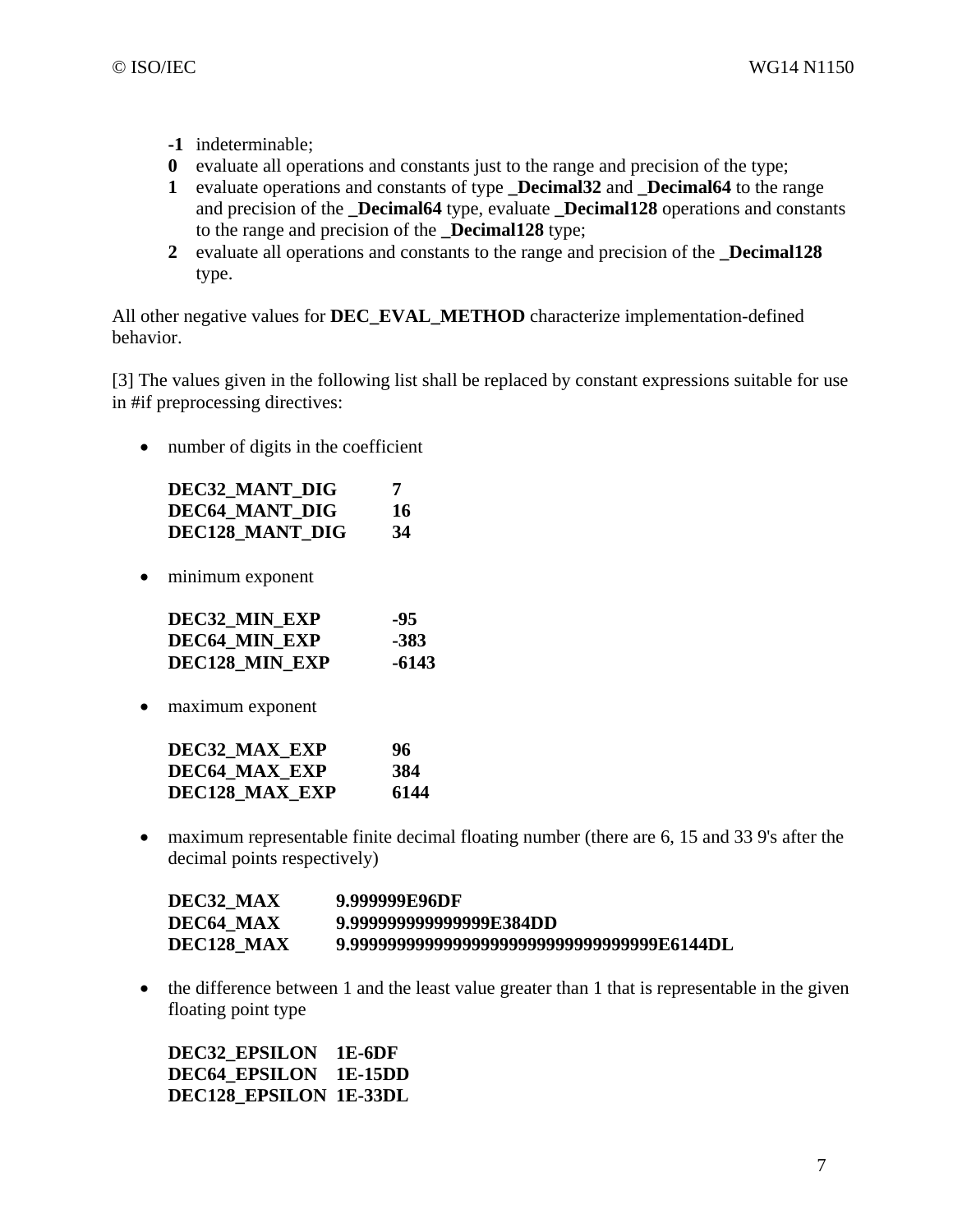• minimum normalized positive decimal floating number

| DEC32 MIN  | 1E-95DF   |
|------------|-----------|
| DEC64 MIN  | 1E-383DD  |
| DEC128 MIN | 1E-6143DL |

• minimum denormalized positive decimal floating number

| DEC32 DEN  | 0.000001E-95DF            |
|------------|---------------------------|
| DEC62 DEN  | 0.0000000000000001E-383DD |
| DEC128 DEN |                           |

## **5 Conversions**

### **5.1 Conversions between decimal floating and integer**

For conversions between real floating and integer types, C99 6.3.1.4 leaves the behavior undefined if the conversion result cannot be represented (Annex F.4 tightened up the behavior.) To help writing portable code, this Technical Report provides defined behavior for decimal floating type. Furthermore, it is useful to allow program execution to continue without interruption unless the program needs to check the condition.

When the new type is a decimal floating type, we have these choices: the most positive/negative number representable, positive/negative infinity, and quiet NaN. The first provides no indication to the program that something exceptional has happened. The second provides indication, and since other operations that produce infinity also raise exception, an exception would be raised here for consistency. The third allows the program to detect the condition and provides a way for the implementation to encode the condition (for example, where it occurs).

When the new type is an unsigned integral type, the values that create problems are those less than 0 and those greater than U*type*\_MAX. There is no overflow/under-flow processing for unsigned arithmetic. A possible choice for the result would be U*type*\_MAX. Also, common existing implementations do not raise signals for signed integer arithmetic. When the new type is a signed integral type, the values that create problems are those less than *type*\_MIN and those greater than *type* MAX. The result here could be *type* MIN or *type* MAX depending on whether the original value is negative or positive.

### **Suggested changes to C99:**

Change the first sentence of 6.3.1.4 paragraph 1:

[1] When a finite value of generic floating type is converted to an integer type …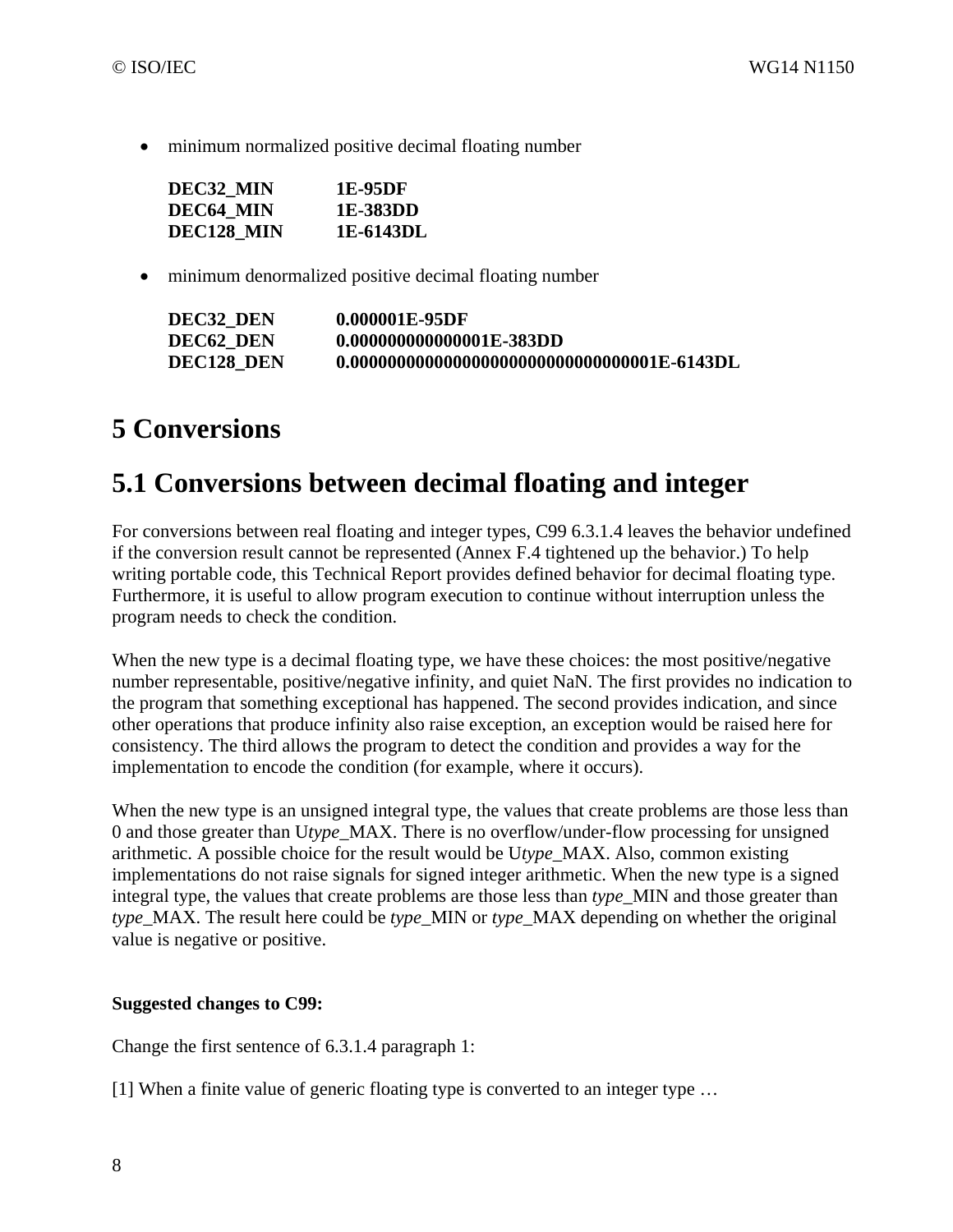Add the follow paragraph after 6.3.1.4 paragraph 1:

[1a] When a finite value of decimal floating type is converted to an integer type other than **\_Bool**, the fractional part is discarded (i.e., the value is truncated toward zero). If the value of the integral part cannot be represented by the integer type, the result is the largest representable number if the type is unsigned, and the most negative or positive number according to the sign of the floating point number if the type is signed.

Change the first sentence of 6.3.1.4 paragraph 2:

[2] When a value of integer type is converted to a generic floating type, …

Add the following paragraph after 6.3.1.4 paragraph 2:

[2a] When a value of integer type is converted to a decimal floating type, if the value being converted can be represented exactly in the new type, it is unchanged. If the value being converted is in the range of values that can be represented but cannot be represented exactly, the result is either the nearest higher or nearest lower representable value, chosen in an implementation-defined manner. If the value being converted is outside the range of values that can be represented, the result is an infinity and the "overflow" floating-point exception is raised.

## **5.2 Conversions among decimal floating types, and between decimal floating types and generic floating types**

The specification is similar to the existing ones for float, double and long double, except that when the result cannot be represented exactly, the behavior is tightened to become correctly rounded.

### **Suggested change to C99:**

Add after 6.3.1.5#2.

[3] When a **\_Decimal32** is promoted to **\_Decimal64** or **\_Decimal128**, or a **\_Decimal64** is promoted to **\_Decimal128**, the value is converted to the type being promoted to. All extra precision and/or range (for the new type) is removed.

[4] When a **\_Decimal64** is demoted to **\_Decimal32**, a **\_Decimal128** is demoted to **\_Decimal64** or **\_Decimal32**, or conversion is performed among decimal and generic floating types other than the above, if the value being converted can be represented exactly in the new type, it is unchanged. If the value being converted is in the range of values that can be represented but cannot be represented exactly, the result is correctly rounded. If the value being converted is outside the range of values that can be represented, the result is dependent on the rounding mode. If the rounding mode is: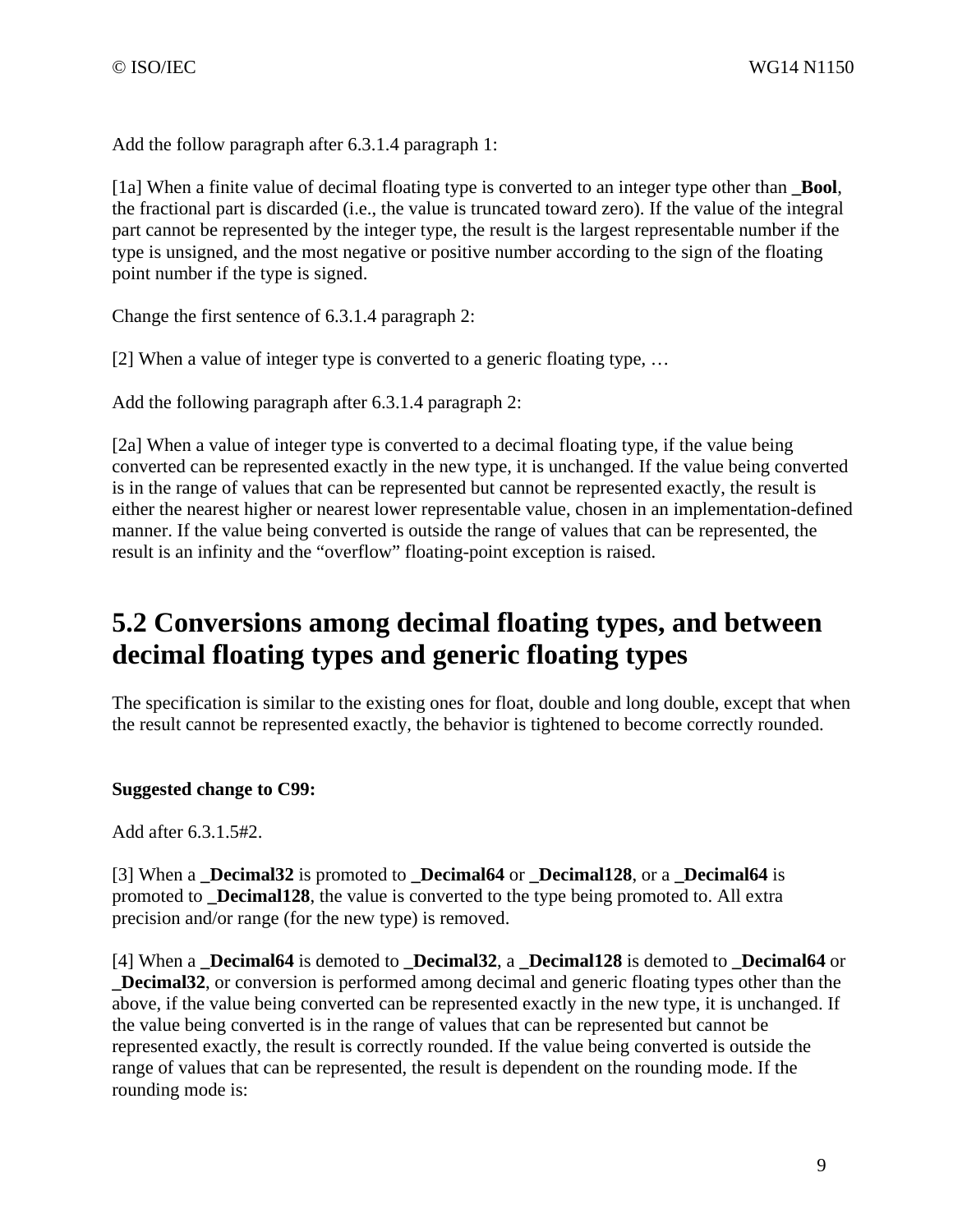*near*, if the value being converted is less than the maximum representable value of a hypothetical representation having one more digit in the mantissa of the target type, the result is the maximum value of the target type<sup>3</sup>; otherwise the absolute value of the result is one of **HUGE\_VAL**, **HUGE\_VALF**, **HUGE\_VALL**, **HUGE\_VAL\_D64**, **HUGE\_VAL\_D32** or **HUGE\_VAL\_D128** depending on the result type and the sign is the same as the value being converted.

*zero*, the value is the most positive representable if the value being converted is positive, and the most negative number representable otherwise.

*positive infinity*, the value is same as zero if the value being converted is negative, and is same as near otherwise.

*negative infinity*, the value is same as near if the value being converted is negative, and is same as zero otherwise.

## **5.3 Conversions between decimal floating and complex**

When a value of decimal floating type is converted to a complex type, the real part of the complex result value is determined by the rules of conversion in 5.2 and the imaginary part of the complex result value is zero.

This is covered by C99 6.3.1.7.

## **5.4 Usual arithmetic conversions**

In a business application that is written using decimal arithmetic, mixed operations between decimal and other real types might not occur frequently. Situations where this might occur are when interfacing with other languages, calling an existing library written in binary floating-point arithmetic, or accessing existing data. The programmer may want to use an explicit cast to control the behavior in such cases to make the code maximally portable. One way to handle usual arithmetic conversion is therefore to disallow mixed operations. The disadvantage of this approach is usability - for example, it could be tedious to add explicit casts in assignments and in function calls when the compiler can correctly handle such situations. A variation of this is to allow it only in simple assignments and in argument passing.

One major difficulty of allowing mixed operation is in the determination of the common type. C99 does not specify exactly the range and precision of the generic real types. The pecking order between them and the decimal types is therefore unspecified. Given two (or more) mixed type operands, there is no simple rule to define a common type that would guarantee portability in general.

 $\overline{a}$ 

<sup>&</sup>lt;sup>3</sup> That is, the values that are between MAX and MAX<sup>\*</sup>(1+ulp/10)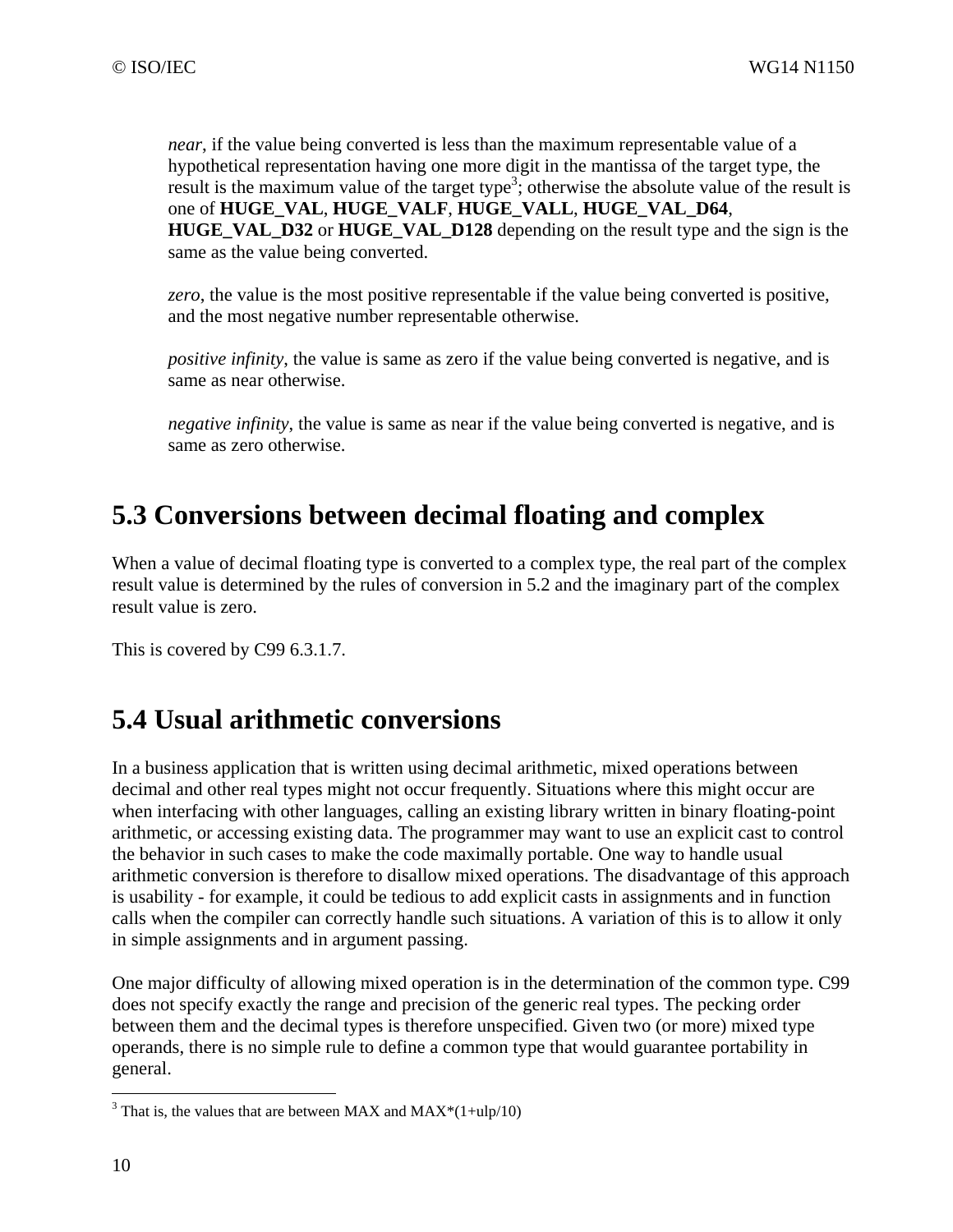For example, we can define the common type to be the one with greater range. But since a double type may have different range under different implementations, a program cannot assume the resulting type of an addition, say, involving both \_Decimal64 and double. This imposes limitations on how to write portable programs.

If the generic real type is a type defined in IEEE-754R, and if we use the *greater-range rule*, the common type is easily determined. When mixing decimal and binary types of the same type size, decimal type is the common type. When mixing types of different sizes, the common type is the one with larger size. The suggested change in Annex C uses this approach but does not assume the generic real type to follow IEEE-754R. This guarantees consistent behaviors among implementation that uses IEEE-754 in their binary floating-point arithmetic, and at the same time provides reasonable behavior for those that don't.

#### **Following are suggested changes to C99:**

Insert the following to 6.3.1.8#1, after "This pattern is called the *usual arithmetic conversions*:"

#### 6.3.1.8[1]

... This pattern is called the *usual arithmetic conversions*:

If one operand is a decimal floating type, all other operands shall not be generic floating type, complex type or imaginary type:

First if either operand is **Decimal128**, the other operand is converted to **Decimal128**.

Otherwise, if either operand is **\_Decimal64**, the other operand is converted to **\_Decimal64**.

Otherwise, if either operand is **\_Decimal32**, the other operand is converted to **\_Decimal32**.

If there are no decimal floating type in the operands:

First, if the corresponding real type of either operand is **long double**, the other operand is converted, without  $\ldots$  < the rest of 6.3.1.8#1 remains the same>

### **5.5 Default argument promotion**

There is no default argument promotion for the decimal floating types.

### **6 Constants**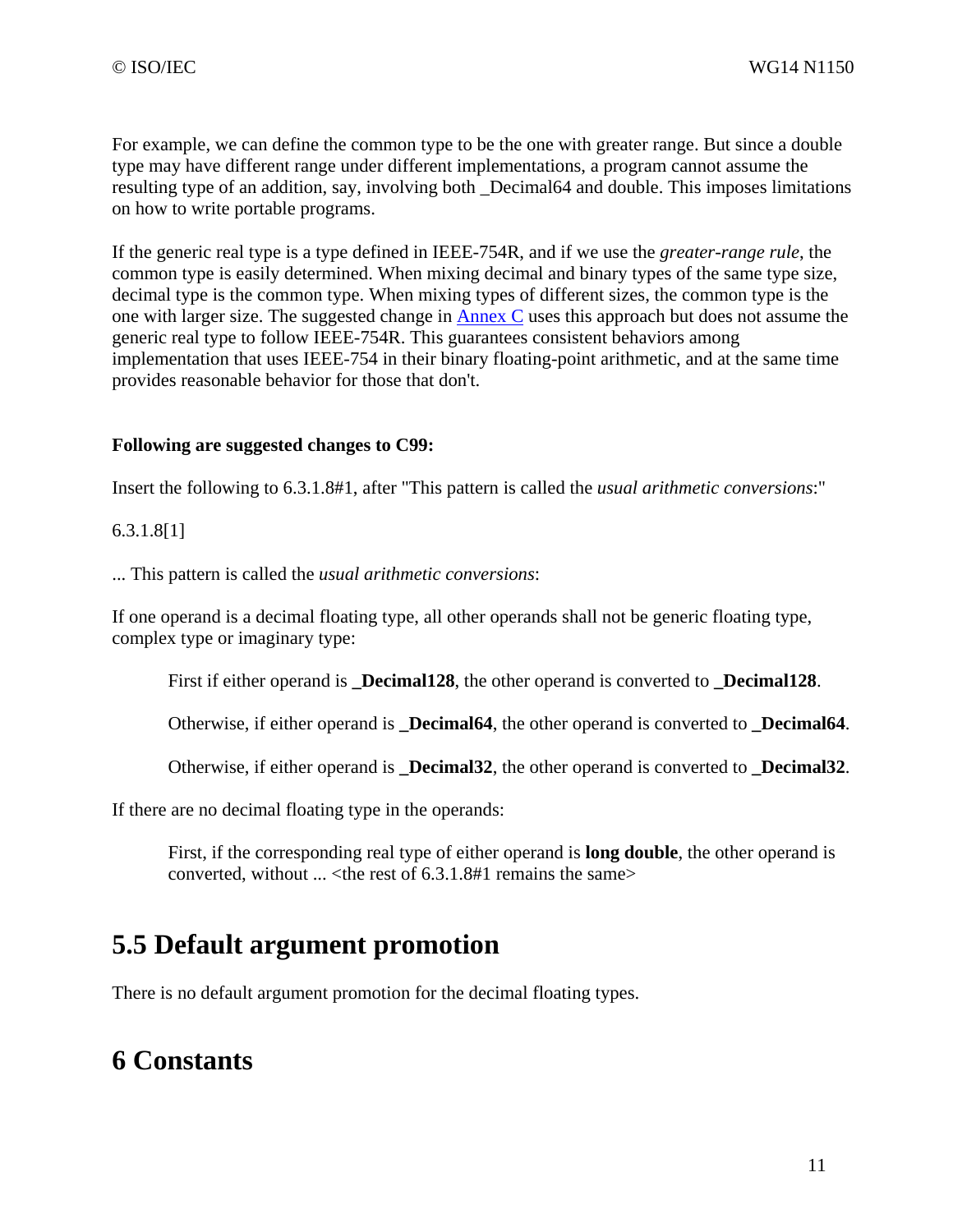New suffixes are added to denote decimal floating constants: DF for \_Decimal32, DD for \_Decimal64, and DL for \_Decimal128.

### **Suggested changes to C99:**

Add the following to 6.4.4.2 floating-suffix.

```
floating-suffix: one of 
f d l F D L df dd dl DF DD DL
```
Add the following paragraph after 6.4.4.2#2:

6.4.4.2

... [2a] **Constraints**

The **df**, **dd**, **dl**, **DF**, **DD** and **DL** shall not be used in a *hexadecimal-floating-constant*.

Add the following paragraph after 6.4.4.2#4:

6.4.4.2

... [4a] If a floating constant is suffixed by **df** or **DF**, it has type **\_Decimal32**. If suffixed by **dd** or **DD**, it has type **\_Decimal64**. If suffixed by **dl** or **DL**, it has type **\_Decimal128**.

### **6.1 Unsuffixed decimal floating constant**

The above introduces new suffixes for the decimal floating constants. It would help usability if unsuffixed floating constant can be used. The issue can be illustrated by the following example:

 $\text{Decimal}64 \text{ rate} = 0.1$ ;

The constant 0.1 has type double. In an implementation where binary representation is used for the floating types, and FLT\_EVAL\_METHOD is not -1, the internal representation of 0.1 cannot be exact. The variable *rate* will get a value slightly different from 0.1. This defeated the purpose of decimal floating types. On the other hand, requiring programmers to write:

Decimal64 rate  $= 0.1$ dd;

can be inconvenient and affect readability of the program.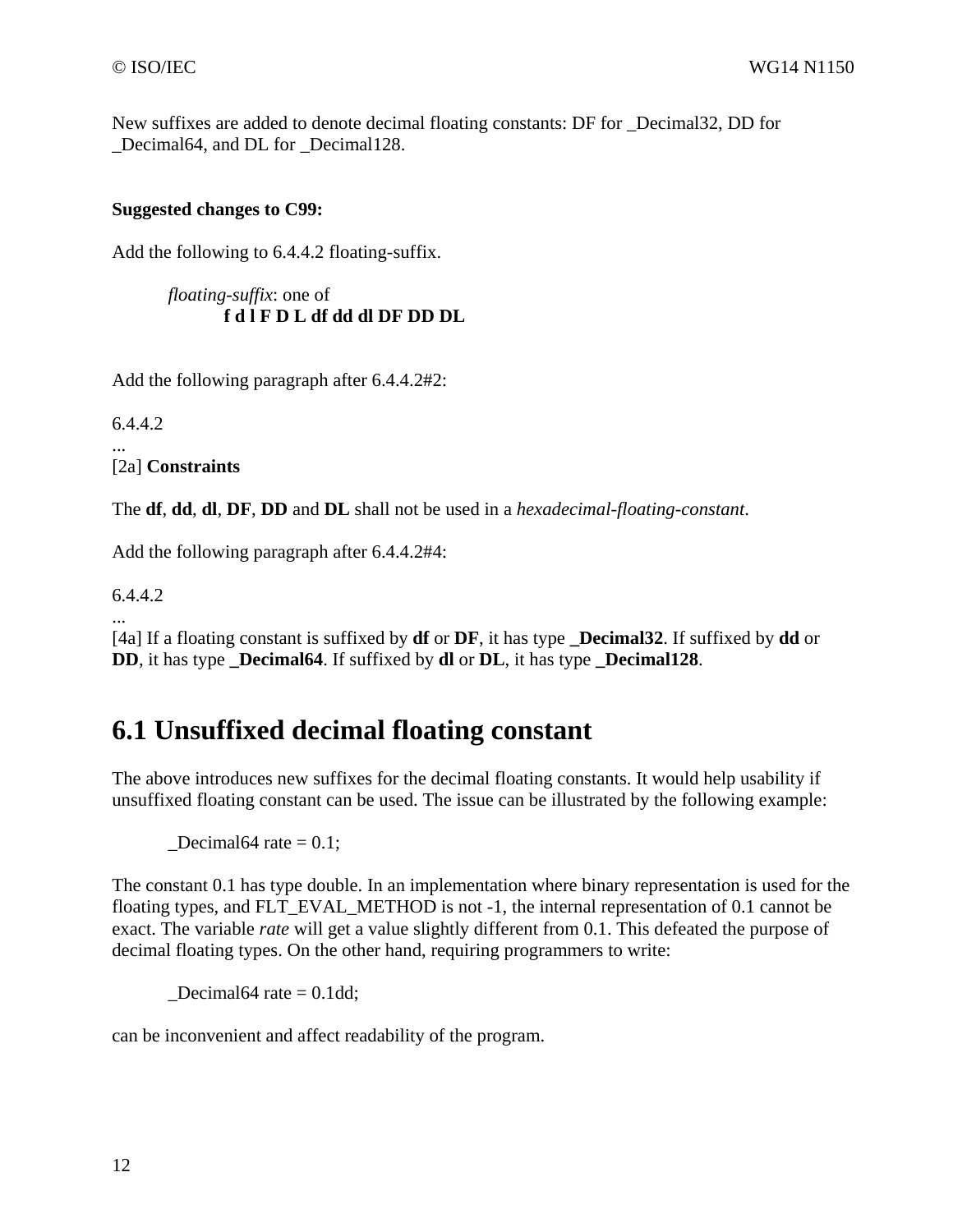### **6.1.1 Translation time data type**

The main idea is to introduce a translation time data type (TTDT) which the translator uses as the type for unsuffixed floating constants. A floating constant is kept in this type and representation until an operation requires it to be converted to an actual type. The value of the constant remains exact for as long as possible during the translation process. The concept can be summarized as follows:

- 1. The implementation is allowed to use a type different from double and long double as the type of unsuffixed floating constant. This is an implementation defined type. The intention is that this type can represent the constant extactly if the number of decimal digits is within an implementation specified limit. For an implementation that supports decimal floating pointing, a possible choice is the widest decimal floating type.
- 2. The range and precision of this type are implementation defined and are fixed throughout the program.
- 3. TTDT is an arithmetic type. All arithmetic operations are defined for this type.
- 4. Usual arithmetic conversion is extended to handle mixed operations between TTDT and other types. If an operation involves both TTDT and an actual type, the TTDT is converted to an actual type before the operation. There is no "top-down" parsing context information required to process unsuffixed floating constants. Technically speaking, there is no deferring in determining the type of the constant.

Examples:

double f;  $f = 0.1$ ;

Suppose the implementation uses \_Decimal128 as the TTDT. 0.1 is represented exactly after the constant is scanned. It is then converted to double in the assignment operator.

 $f = 0.1 * 0.3;$ 

Here, both 0.1 and 0.3 are represented in TTDT. If the compiler evaluates the expression during translation time, it would be done using TTDT, and the result would be TTDT. This is then converted to double before the assignment. If the compiler generates code to evaluate the expression during execution time, both 0.1 and 0.3 would be converted to double before the multiply. The result of the former would be different but more precise than the latter.

float 
$$
g = 0.3f
$$
;  
  $f = 0.1 * g$ ;

When one operand is a TTDT and the other is one of float/double/long double, the TTDT is converted to double with an internal representation following the specification of FLT\_EVAL\_METHOD for constant of type double. Usual arithmetic conversion is then applied to the resulting operands.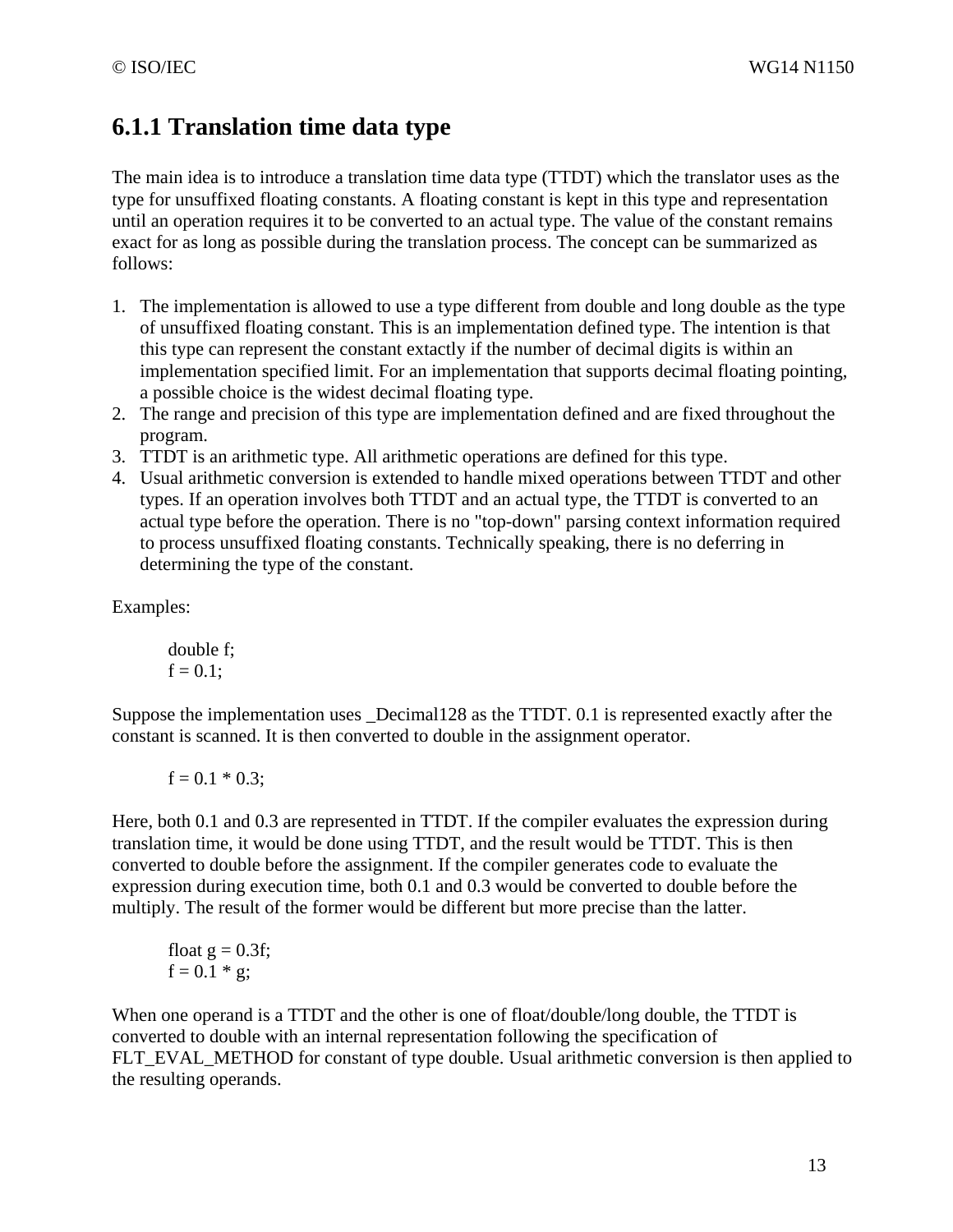$\text{Decimal32 h} = 0.1$ ;

If one operand is a TTDT and the other a decimal floating type, the TTDT is converted to Decimal64 with an internal representation specified by DEC\_EVAL\_METHOD. Usual arithmetic conversion is then applied.

If one operand is a TTDT and the other a fixed point type, the TTDT is converted to the fixed point type. If the implementation supports fixed point type, it is a recommended practice that the implementation chooses a representation for TTDT that can represent floating and fixed point constants exactly, subjected to a predefined limit on the number of decimal digits.

### **Suggested changes to C99**:

Below are suggested changes to C99. Fixed point types are not considered in these changes.

In 6.2.5 after paragraph 28, add a paragraph:

[28a] There is an implementation defined data type called the *translation time data type*, or *TTDT*. TTDT is an arithmetic type and is used as the type for unsuffixed floating constants. There is no type specifier for TTDT.

Replace 6.4.4.2 paragraph 4 with the following:

[4] An unsuffixed floating constant has type TTDT. If suffixed by the letter **f** or **F**, it has type **float**. If suffixed by the letter **l** or **L**, it has type **long double**.

Add the following paragraphs after 6.3.1.7:

### **6.3.1.7a Translation Time Data Type**

When a TTDT is converted to double, it is converted to the internal representation specified by FLT\_EVAL\_METHOD.

### **Recommended practice**

The conversion of TTDT to double should match the execution-time conversion of character strings by library functions, such as **strtod**, given matching inputs suitable for both conversions, the same format and default execution-time rounding.

### 6.3.1.7b

Before the *usual arithmetic conversions* are carried out, if one operand is TTDT and the other is not, and is not a decimal floating type, the TTDT operand is converted to double. Otherwise, the behavior is implementation defined.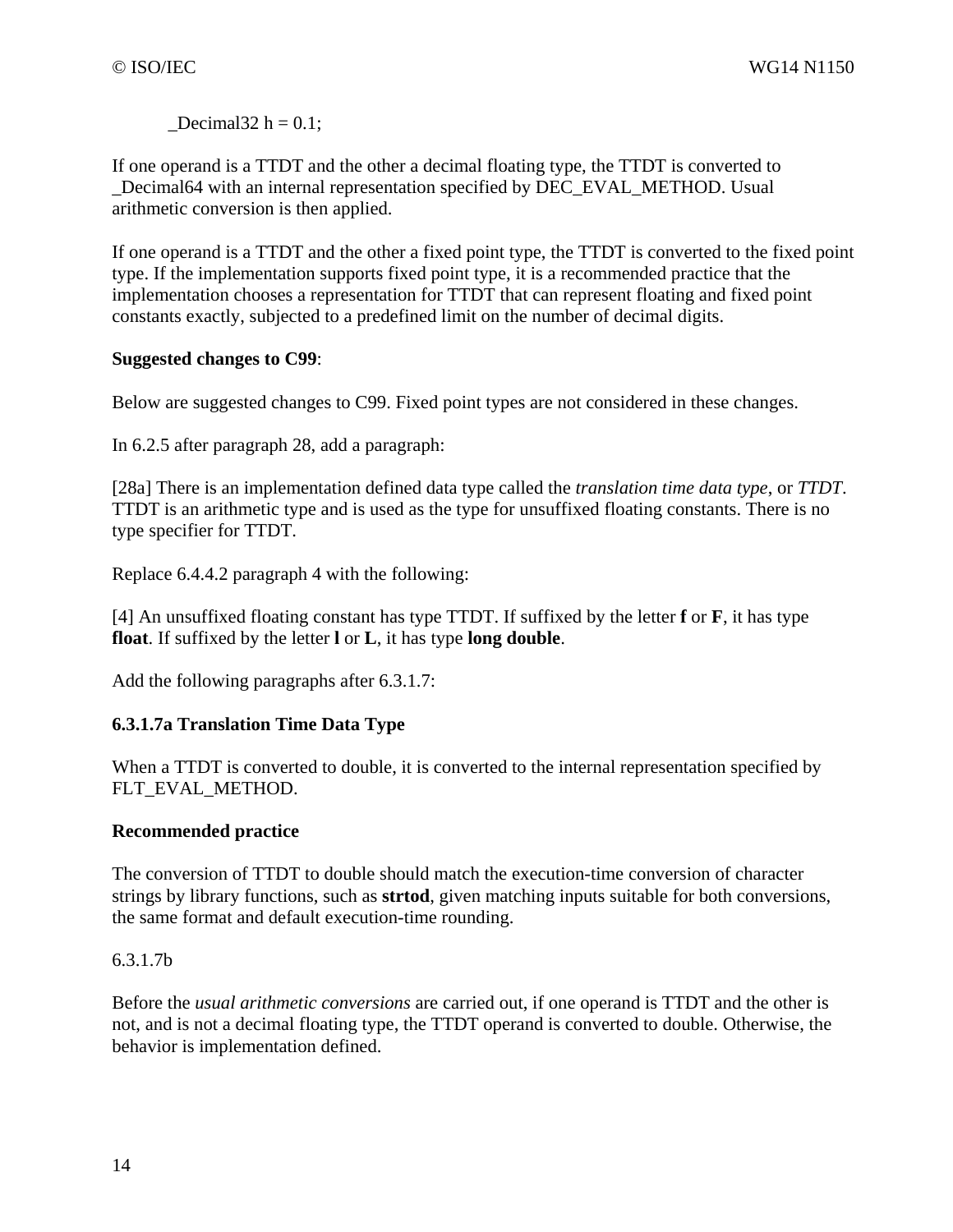# **7 Floating-point environment <fenv.h>**

The floating point environment specified in C99 7.6 applies to decimal floating types. This is to implement the *context* defined in IEEE 754R. The existing C99 specification gives flexibility to implementation on which part of the environment is accessible to programs. The decimal floatingpoint arithmetic specifies a more stringent requirement. All the rounding modes and flags are supported.

### **Suggested changes to C99:**

Add the following after 7.6#7:

7.6 ...

[7a] Each of the macros

**FE\_DEC\_DOWNWARD FE\_DEC\_TONEAREST FE\_DEC\_TONEARESTFROMZERO FE\_DEC\_TOWARDZERO FE\_DEC\_UPWARD**

is defined and used by **fegetround** and **fesetround** functions for getting and setting the rounding mode of decimal floating-point operations.

### **7.1 The DFP\_MAX\_PRECISION pragma**

Certain algorithms or legal requirements may stipulate a precision on the result of an operation; and this precision could be different from those of the three standard types. A mechanism for the programmer to specify a precision is needed. However, using a library function to control the precision dynamically during execution-time is not efficient. This technical report proposes a translation time control using a pragma directive.

#### **Suggested changes to C99:**

Add the following after 7.6.4

### 7.6.5 **The DFP\_PRECISION pragma**

#### **Synopsis**

 $\#$ include  $\le$ fenv.h>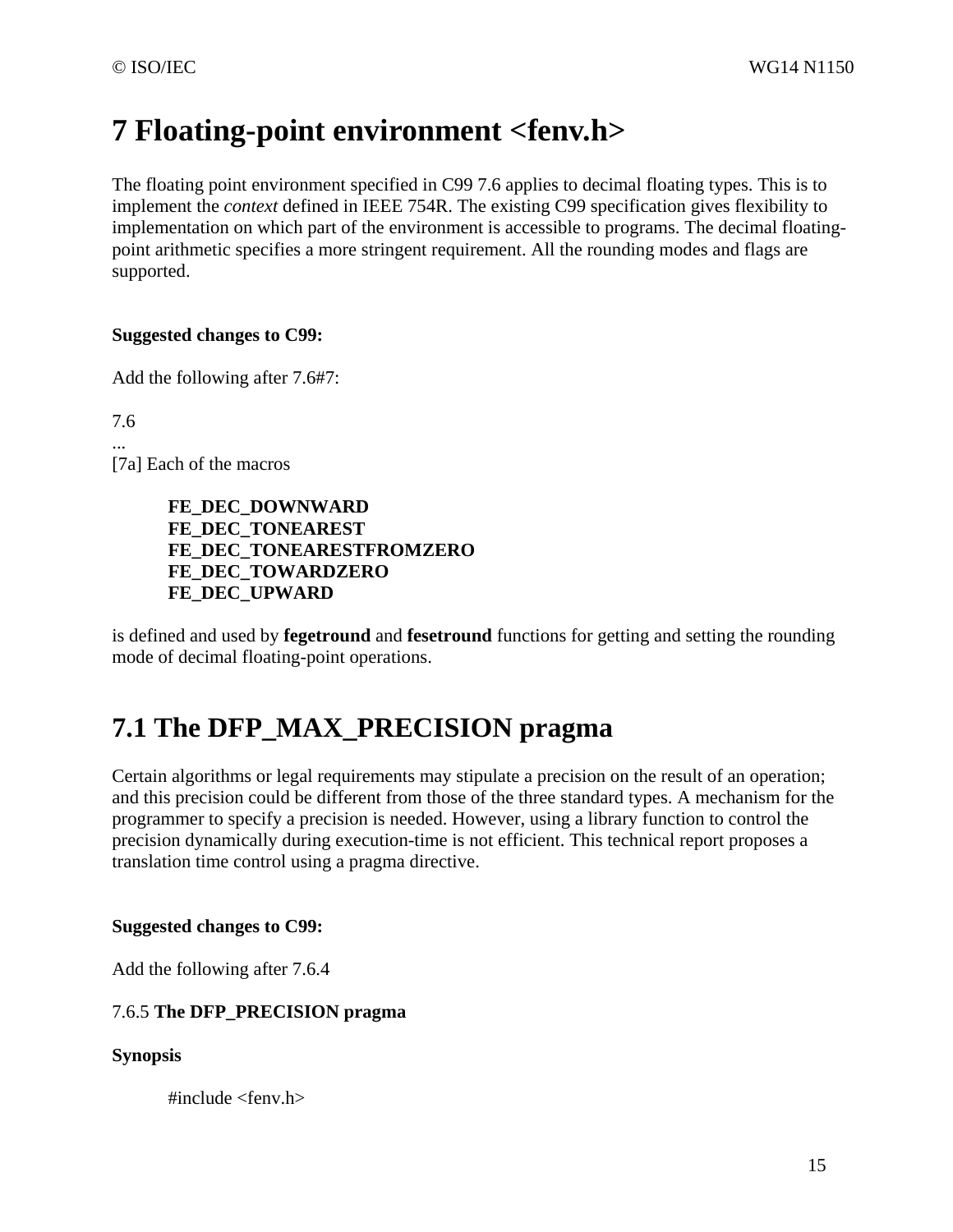#pragma STDC DFP\_PRECISION *integer* | *default*

### **Constraints**

*integer*, if specified, must be 6 or larger.

### **Description**

The **DFP\_PRECISION** pragma informs the implementation that all decimal floating point operations, after usual arithmetic conversions, involving operands with coefficient length greater than or equal to *integer* will deliver the results in a precision of *integer*, correctly rounded if necessary. It has no effects on operations that involve operands with coefficient length less than *integer*.

If *default* is specified, the effect on precision is as though there is no DFP\_PRECISION pragma in the translation unit.

The pragma shall occur either outside external declarations or preceding all explicit declarations and statements inside a compound statement. When outside external declarations, the pragma takes effect from its occurrence until another **DFP\_PRECISION** pragma is encountered, or until the end of the translation unit. When inside a compound statement, the pragma takes effect from its occurrence until another **DFP\_PRECISION** pragma is encountered (including within a nested compound statement), or until the end of the compound statement; at the end of a compound statement the state of the pragma is restored to its condition just before the compound statement. If this pragma is used in any other context, the behavior is undefined. The default state for the pragma is *default*.

# **8 Arithmetic Operations**

## **8.1 Operators**

The operators *Add* (C99 6.5.6), *Subtract* (C99 6.5.6), *Multiply* (C99 6.5.5), *Divide* (C99 6.5.5), *Relational operators* (C99 6.5.8), *Equality operators* (C99 6.5.9), and *Unary Arithmetic operators* (C99 6.5.3.3) when applied to decimal floating type operands shall follow the semantics as defined in IEEE 754R.

# **8.2 Functions**

Square root, min, max, fused multiply-add and remainder are implemented as *library* functions.

## **8.3 Conversions**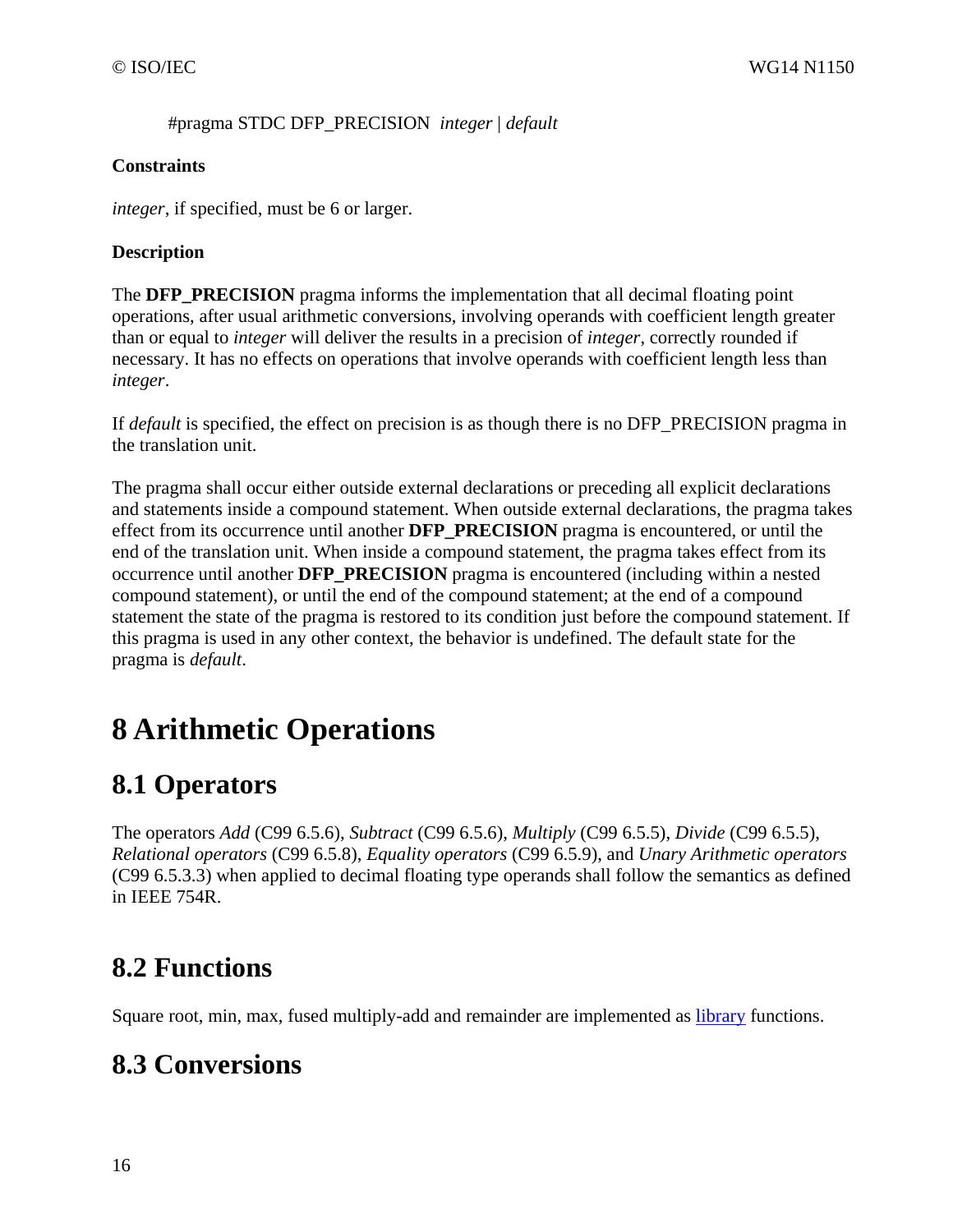Conversions between different formats and to integer formats are covered in section 5.

# **9 Library**

### **9.1 Decimal mathematics <math.h>**

The elementary functions specified in the mathematics library are extended to handle decimal floating-point types. These include functions specified in 7.12.4, 7.12.5, 7.12.6, 7.12.7, 7.12.8, 7.12.9, 7.12.10, 7.12.11, 7.12.12, and 7.12.13. The macros HUGE\_VAL\_D32, HUGE\_VAL\_D64, HUGE\_VAL\_D128, DEC\_INFINITY and DEC\_NAN are defined to help using these functions. With the exception of sqrt, max, and min, the accuracy of the decimal floating-point results is implementation-defined. The implementation may state that the accuracy is unknown. All classification macros specified in C99 7.12.3 are also extended to handle decimal floating-point types. The same applies to all comparison macros specified in 7.12.14.

The names of the functions are derived by adding suffixes d32, d64 and d128 to the double version of the function name.

### **Suggested changes to C99:**

Add at the end of 7.12 paragraph 3 the following macros.

7.12

[3] The macro

### **HUGE\_VAL\_D64**

expands to a positive **Decimal64** constant expression, not necessarily representable as a **\_Decimal32**. The macros

### **HUGE\_VAL\_D32 HUGE\_VAL\_D128**

are respectively **\_Decimal32** and **\_Decimal128** analogs of **HUGE\_VAL\_D64**.

Add at the end of 7.12 paragraph 4 the following macro.

7.12

[4] The macro

### **DEC\_INFINITY**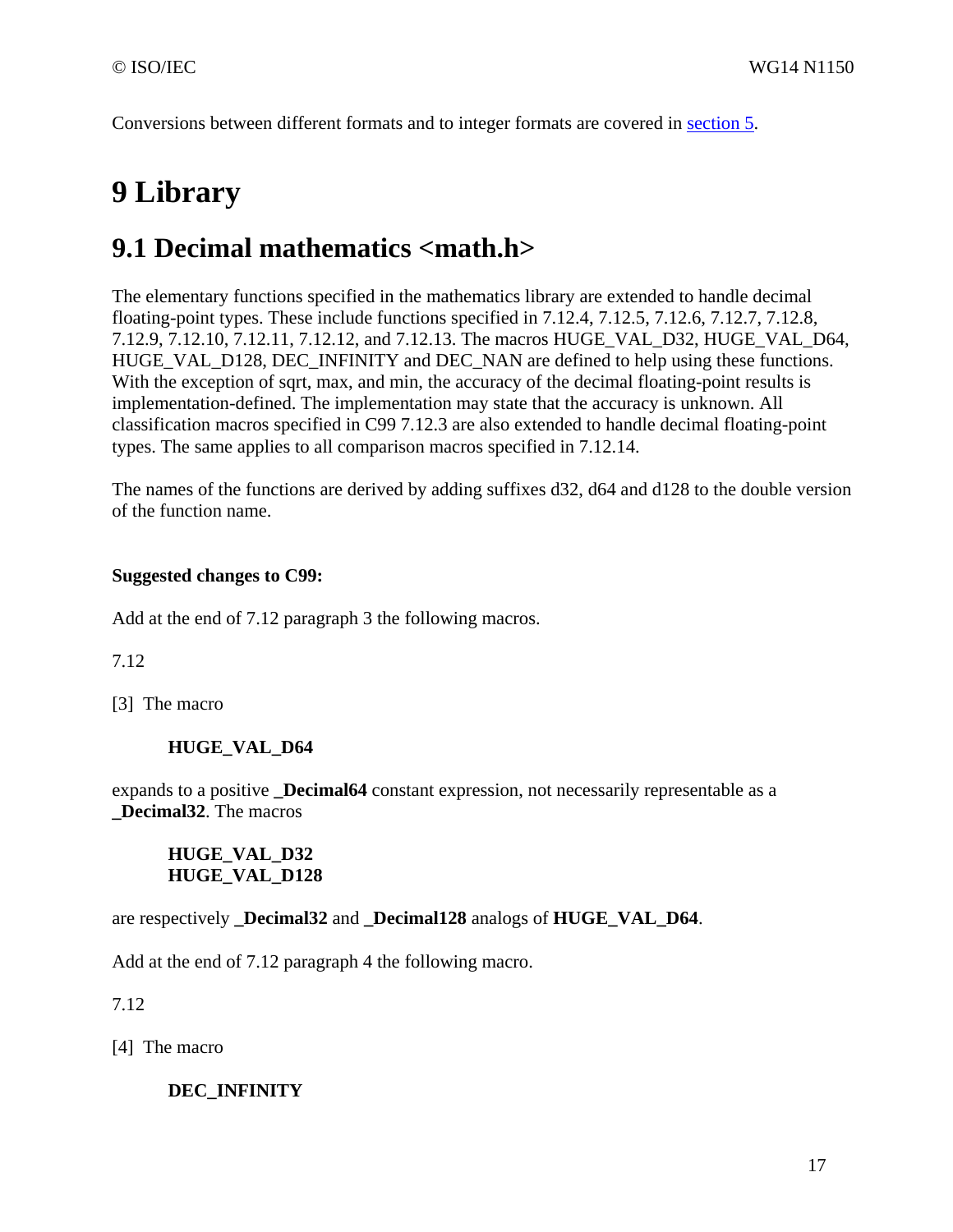expands to a constant expression of type **\_Decimal32** representing infinity.

Add at the end of 7.12 paragraph 5 the following macro.

7.12

[5] The macro

**DEC\_NAN** 

expands to quiet decimal floating NaN for the type **\_Decimal32**.

### **9.2 New functions**

The following are new functions added to math.h.

### **Suggested addition to C99:**

### **7.12.11.5 The quantize functions**

#### **Synopsis**

#include <math.h> \_Decimal32 quantized32 (\_Decimal32 x, \_Decimal32 y); \_Decimal64 quantized64 (\_Decimal64 x, \_Decimal64 y); Decimal128 quantized128( Decimal128 x, Decimal128 y);

### **Description**

The quantize functions perform the quantize operation as defined in IEEE 754R.

### **7.12.11.6 The samequantum functions**

### **Synopsis**

#include  $\langle \text{math.h}\rangle$ \_Bool samequantumd32 (\_Decimal32 x, \_Decimal32 y); Bool samequantumd64 ( $Decimal64 x$ ,  $Decimal64 y$ ); \_Bool samequantumd128 (\_Decimal128 x, \_Decimal128 y);

### **Description**

The samequantum functions perform the samequantum operation as defined in IEEE 754R.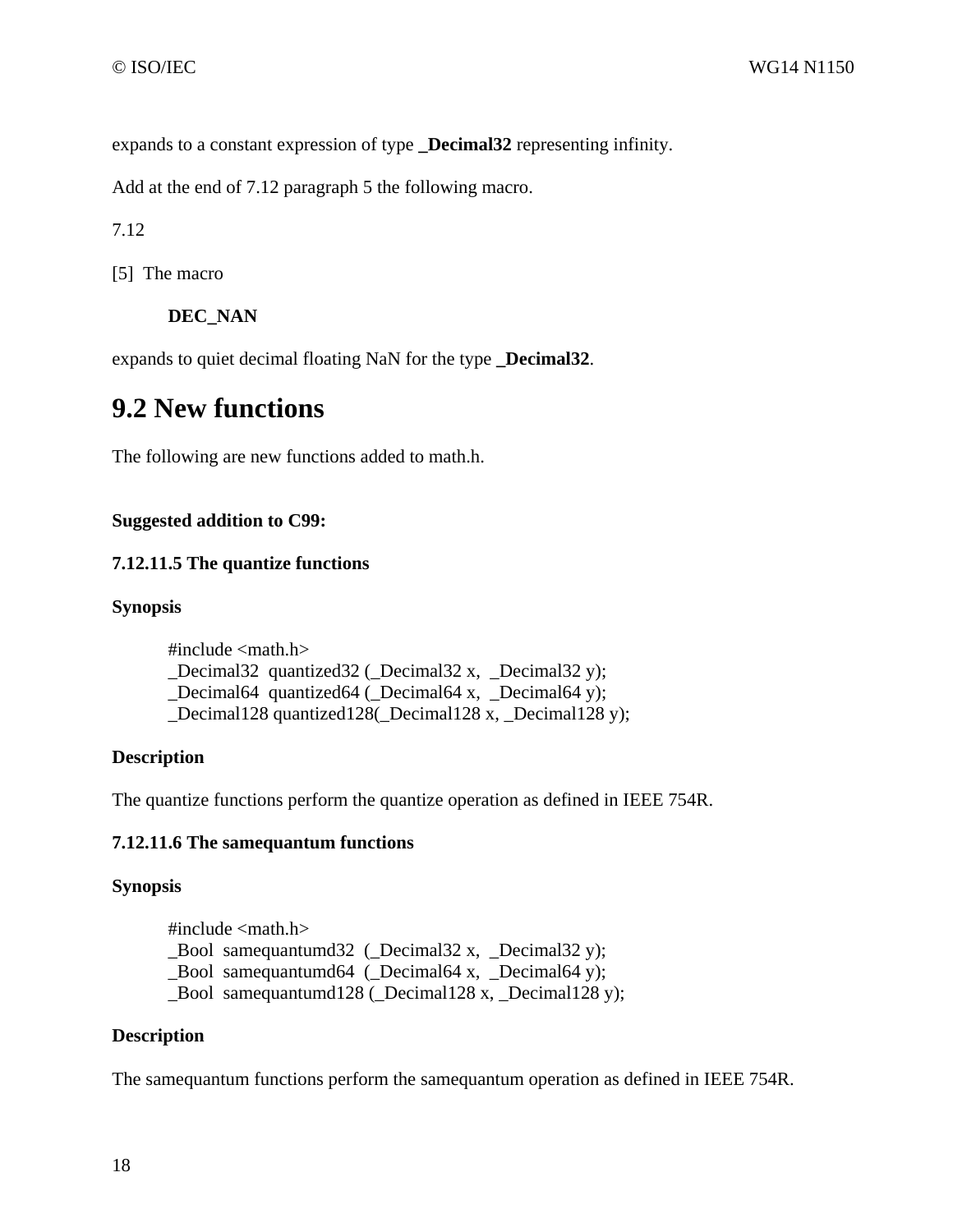## **9.3 Formatted input/output specifiers**

### **Suggested changes to C99:**

Add the following to 7.19.6.1 paragraph 7 and to 7.19.6.2 paragraph 11:

- **HD** Specifies that a following e, E, f, F, g, or G conversion specifier applies to a **\_Decimal32** argument.
- **D** Specifies that a following e, E, f, F, g, or G conversion specifier applies to a **Decimal64** argument.
- **LD** Specifies that a following e, E, f, F, g, or G conversion specifier applies to a **\_Decimal128** argument.

### **9.4 strtod32, strtod64, and strtod128 functions <stdlib.h>**

These functions have the similar specifications as strtod, strtof, and strtold as defined in C99 7.20.1.3; refer to Annex A for suggested description text. These functions are declared in <stdlib.h> with the following synopsis.

### **Synopsis**

#include <stdlib.h>

\_Decimal32 strtod32 (const char \* restrict nptr, char \*\* restrict endptr);

Decimal64 strtod64 (const char \* restrict nptr, char \*\* restrict endptr);

\_Decimal128 strtod128(const char \* restrict nptr, char \*\* restrict endptr);

### **9.5 wcstod32, wcstod64, and wcstod128 functions <wchar.h>**

These functions have the similar specifications as wcstod, wcstof, and wcstold as defined in C99 7.24.4.1.1; refer to Annex B for suggested description text. They are declared in <wchar.h> with the following synopsis.

### **Synopsis**

#include <wchar.h>

\_Decimal32 wcstod32 (const char \* restrict nptr, char \*\* restrict endptr); Decimal64 wcstod64 (const char  $*$  restrict nptr, char  $**$  restrict endptr); \_Decimal128 wcstod128(const char \* restrict nptr, char \*\* restrict endptr);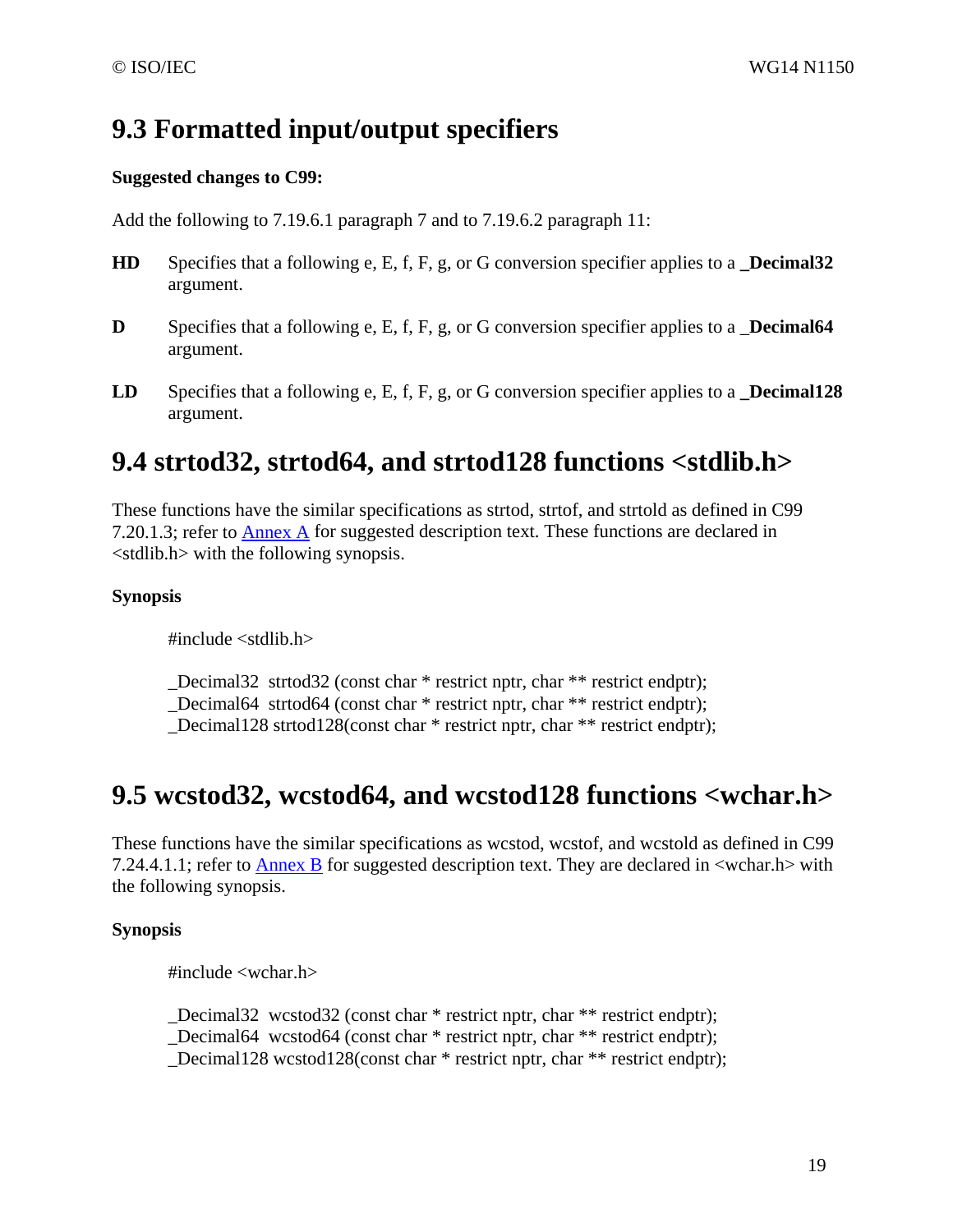## **9.6 Type-generic macros <tgmath.h>**

All new functions added to math.h are subjected to the same requirement as specified in C99 7.22 to provide support for *type-generic* macro expansion. When one of the arguments is a decimal floating type, use of the type-generic macro invokes a function whose parameters have the types determined as follows:

If there are more than one real floating type arguments, usual arithmetic conversions are applied to the real floating type arguments so that they have compatible types. Then,

- If any argument has type \_Decimal128, the type determined is \_Decimal128.
- Otherwise, if any argument has type Decimal64, the type determined is Decimal64
- Otherwise, if any argument has type Decimal32, the type determined is Decimal32.
- Otherwise, the specification in C99 7.22 paragraph 3 applies.

# **Annex A**

Below is the suggested text for strtod32, strtod64, and strtod128, copied from C99 7.20.1.3 with editing. Refer to the handling of Signaling NaNs suggested by WG14 paper N1011.

### **7.20.1.5 The strtod32, strtod64, and strtod128 functions**

### **Synopsis**

 $[#1]$  #include <stdlib.h>

\_Decimal32 strtod32 (const char \* restrict nptr, char \*\* restrict endptr); \_Decimal64 strtod64 (const char \* restrict nptr, char \*\* restrict endptr); Decimal128 strtod128(const char  $*$  restrict nptr, char  $**$  restrict endptr);

### **Description**

[#2] The **strtod32**, **strtod64**, and **strtod128** functions convert the initial portion of the string pointed to by **nptr** to **Decimal32**, **Decimal64**, and **Decimal128** representation, respectively. First, they decompose the input string into three parts: an initial, possibly empty, sequence of white-space characters (as specified by the **isspace** function), a subject sequence resembling a floating-point constant or representing an infinity or NaN; and a final string of one or more unrecognized characters, including the terminating null character of the input string. Then, they attempt to convert the subject sequence to a floating-point number, and return the result.

[#3] The expected form of the subject sequence is an optional plus or minus sign, then one of the following:

• a nonempty sequence of decimal digits optionally containing a decimal-point character, then an optional exponent part as defined in 6.4.4.2;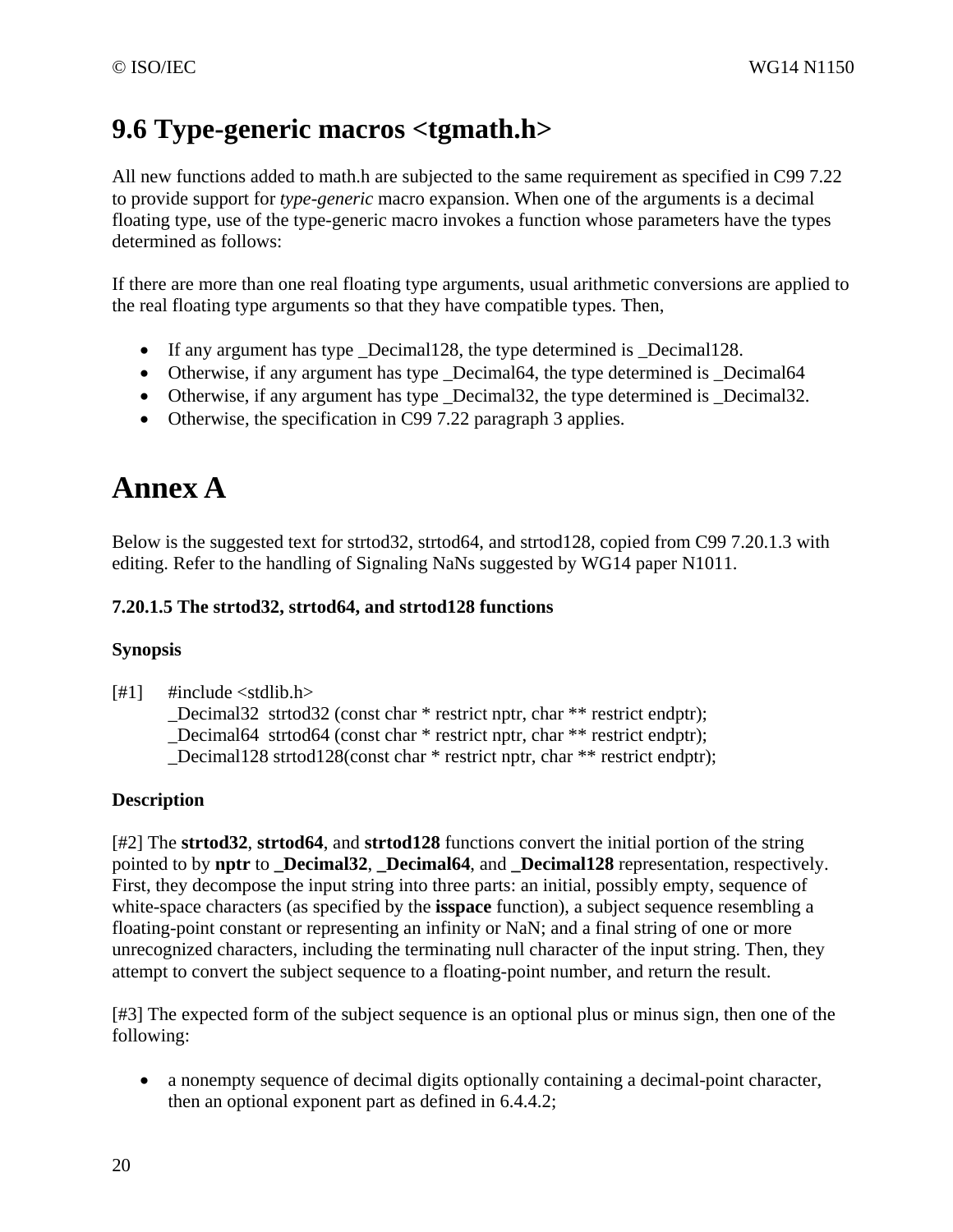- one of **INF** or **INFINITY**, ignoring case
- one of **NAN** or **NAN**(*n-char-sequence<sub>ont</sub>*), or **SNAN** or **SNAN**(*n-char-sequence<sub>ont</sub>)*, ignoring case in the **NAN** or **SNAN** part, where:

*n-char-sequence*: *digit n-char-sequence digit* 

The subject sequence is defined as the longest initial subsequence of the input string, starting with the first non-white-space character, that is of the expected form. The subject sequence contains no characters if the input string is not of the expected form.

[#4] If the subject sequence has the expected form for a floating-point number, the sequence of characters starting with the first digit or the decimal-point character (whichever occurs first) is interpreted as a floating constant according to the rules of 6.4.4.2, except that it is not a hexadecimal floating number, that the decimal-point character is used in place of a period, and that if neither an exponent part nor a decimal-point character appears in a decimal floating point number, an exponent part of the appropriate type with value zero is assumed to follow the last digit in the string. If the subject sequence begins with a minus sign, the sequence is interpreted as negated. A character sequence **INF** or **INFINITY** is interpreted as an infinity. A character sequence **NAN** or **NAN**(*n-char-sequence<sub>opt</sub>*), or **SNAN** or **SNAN**(*n-char-sequence<sub>opt</sub>)*, is interpreted as a quiet NaN or signalling NaN respectively; the meaning of the n-char sequences is implementation-defined.4 A pointer to the final string is stored in the object pointed to by **endptr**, provided that **endptr** is not a null pointer.

[#5] The value is converted according to F.5. The result from the conversion is correctly rounded.

[#6] In other than the **"C"** locale, additional locale-specific subject sequence forms may be accepted.

[#7] If the subject sequence is empty or does not have the expected form, no conversion is performed; the value of **nptr** is stored in the object pointed to by **endptr**, provided that **endptr** is not a null pointer.

### **Recommended practice**

[#8] If the subject sequence has the decimal form and at most **DEC128\_COEFF\_DIG** (defined in **<decfloat.h>**) significant digits, the result should be correctly rounded. If the subject sequence *D* has more than **DEC128\_COEFF\_DIG** significant digits, consider the two bounding, adjacent decimal strings *L* and *U*, both having **DEC128\_COEFF\_DIG** significant digits, such that the values of *L*, *D*, and *U* satisfy  $L \leq D \leq U$ . The result should be one of the (equal or adjacent) values that would be obtained by correctly rounding *L* and *U* according to the current rounding direction, with the extra stipulation that the error with respect to *D* should have a correct sign for the current rounding direction.

 4 An implementation may use the n-char sequence to determine extra information to be represented in the NaN's significand. No signal should be raised at the point of returning the signaling NaN.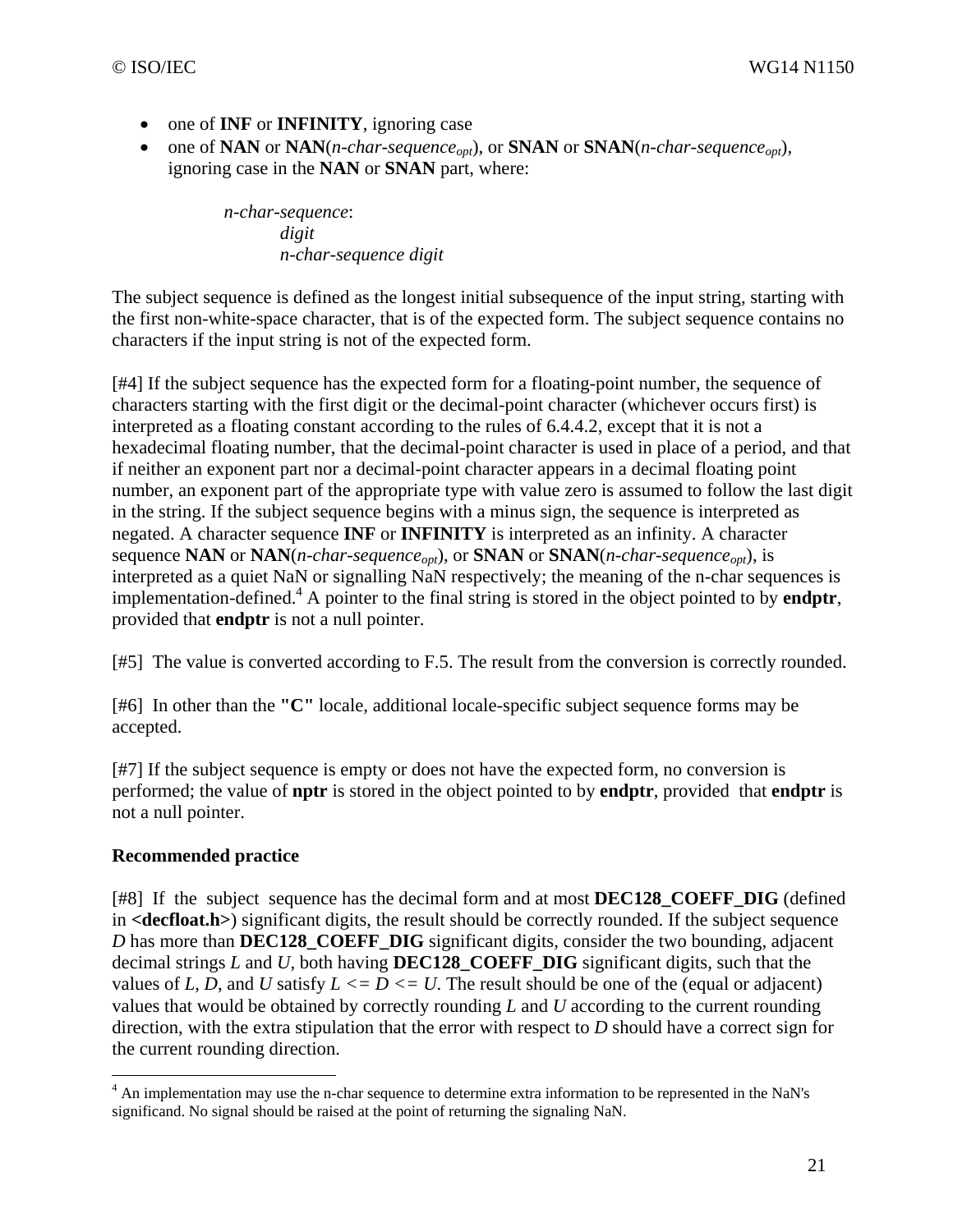### **Returns**

[#9] The functions return the converted value, if any. If no conversion could be performed, zero is returned. If the correct value is outside the range of representable values, plus or minus **HUGE\_VAL\_D64**, **HUGE\_VAL\_D32**, or **HUGE\_VAL\_D128** is returned (according to the return type and sign of the value), and the value of the macro **ERANGE** is stored in **errno**. If the result underflows (7.12.1), the functions return a value whose magnitude is no greater than the smallest normalized positive number in the return type; whether **errno** acquires the value **ERANGE** is implementation-defined.

# **Annex B**

The suggested text for wcstod64, wcstod32 and wcstod128 are similar to those in Annex A, and is based on the text in C99 7.24.4.1.1.

### **7.24.4.1.3 The strtod32, strtod64, and strtod128 functions**

### **Synopsis**

 $[#1]$  #include <stdlib.h> Decimal32 strtod32 (const char \* restrict nptr, char \*\* restrict endptr); \_Decimal64 strtod64 (const char \* restrict nptr, char \*\* restrict endptr); Decimal128 strtod128(const char  $*$  restrict nptr, char  $**$  restrict endptr);

### **Description**

*Similar to 7.20.1.5 in Annex A, replacing references to character with wide character where appropriate*.

# **Annex C**

The following is an alternate suggestion to usual arithmetic conversions using the *greater-range* rule.

Insert the following to 6.3.1.8#1, after "This pattern is called the *usual arithmetic conversions*:"

### 6.3.1.8[1]

... This pattern is called the *usual arithmetic conversions*:

If one operand is a decimal floating type and there are no complex types in the operands: